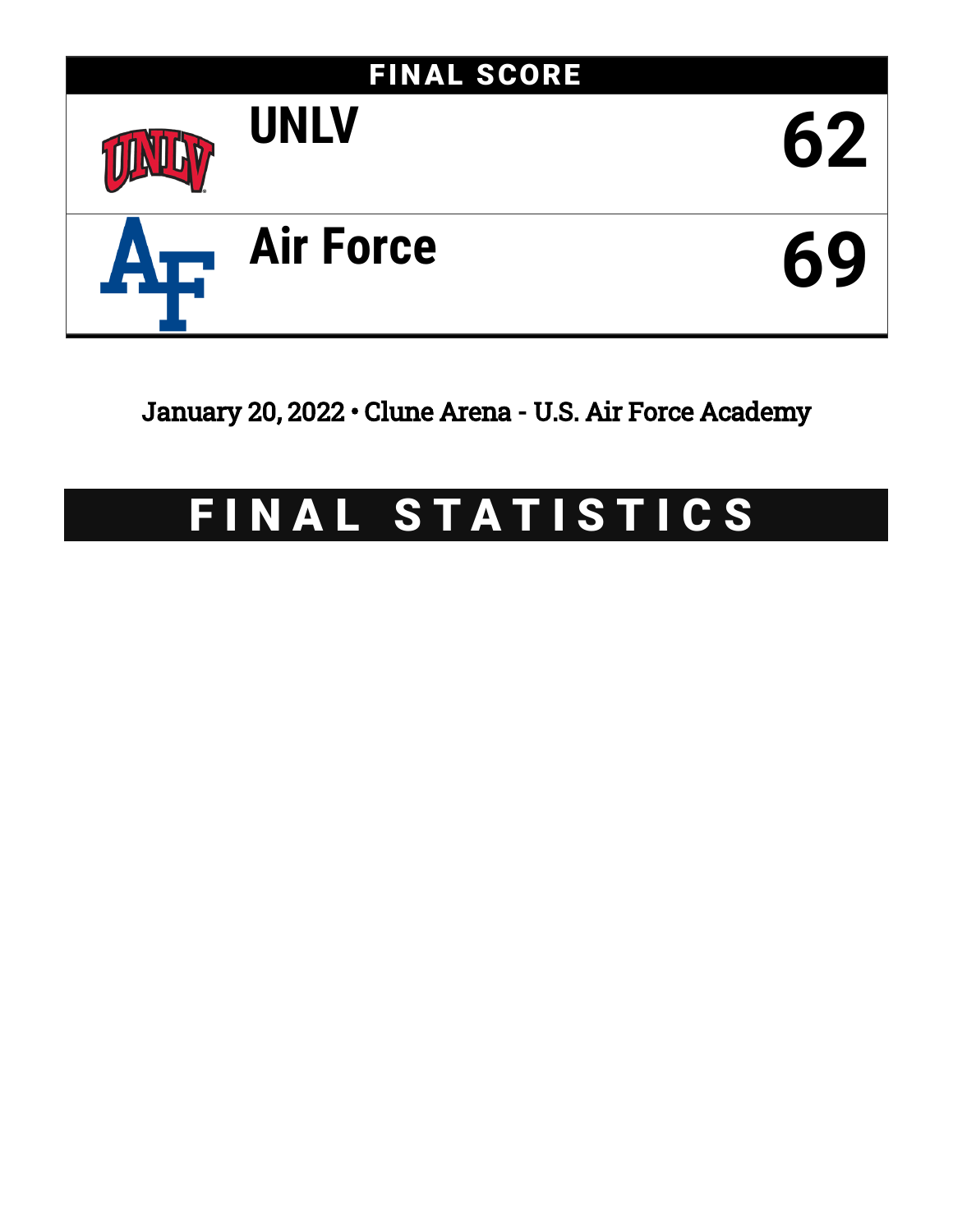## **Official Box Score UNLV vs Air Force Game Totals -- Final Statistics January 20, 2022 at Clune Arena - U.S. Air Force Academy**



# **UNLV 62**

| No. | Plaver                   | S  | <b>Pts</b>   | FG.      | 3FG      | FТ        | OR | DR | TR             | РF | A              | TO       | Blk      | Stl          | Min        | $+/-$    |
|-----|--------------------------|----|--------------|----------|----------|-----------|----|----|----------------|----|----------------|----------|----------|--------------|------------|----------|
| 01  | NUGA, MICHAEL            | G  | 3            | 1-4      | 1-4      | $0-0$     | 0  | 3  | 3              | 2  | 0              |          | $\Omega$ | 0            | 22         | -6       |
| 03  | <b>WILLIAMS, DONOVAN</b> | F. | 19           | $7 - 13$ | $1 - 2$  | 4-6       | 0  | 2  | $\overline{2}$ | 4  | $\overline{0}$ | 2        | $\Omega$ | 2            | 29         | 2        |
| 05  | MCCABE, JORDAN           | G  | 0            | $0 - 4$  | $0 - 2$  | $0 - 0$   | 0  | 4  | 4              | 0  | 2              |          | 0        | 0            | 21         | -7       |
| 13  | <b>HAMILTON, BRYCE</b>   | G  | 32           | $10-19$  | $2 - 5$  | $10 - 13$ |    | 6  |                | 3  | 2              |          |          | $\mathbf{0}$ | 36         | -6       |
| 14  | HAMM JR., ROYCE          | F  | 4            | $2 - 3$  | $0 - 0$  | $0 - 0$   | 2  |    | 9              | 1  | $\Omega$       | 2        | 0        | 0            | 33         | -1       |
| 00  | <b>IWUAKOR, VICTOR</b>   | F. | 3            | $0 - 0$  | $0 - 0$  | $3 - 4$   | 0  | 0  | 0              | 4  | 0              | $\Omega$ | $\Omega$ | 0            | 15         | $\Omega$ |
| 02  | <b>WEBSTER, JUSTIN</b>   | G  | <sup>0</sup> | $0 - 2$  | $0 - 2$  | $0 - 0$   | 0  |    |                |    | 0              |          |          | 0            | 13         | -6       |
| 10  | <b>GILBERT, KESHON</b>   | G  |              | $0 - 1$  | $0 - 0$  | $1 - 2$   |    | 0  |                | 4  | 2              | 3        | $\Omega$ |              | 23         | -5       |
| 12  | MUOKA, DAVID             | С  | 0            | $0 - 0$  | $0 - 0$  | $0 - 0$   | 0  | 0  | 0              | 3  | $\Omega$       |          |          | 0            |            | -6       |
|     | TEAM                     |    |              |          |          |           | 2  |    | 3              | 0  |                | 0        |          |              |            |          |
|     | <b>TOTALS</b>            |    |              | 62 20-46 | $4 - 15$ | $18 - 25$ | 6  | 24 | 30             | 22 | 6              | 12       | 2        | 3            | <b>200</b> |          |

| Game                                | $20 - 46$ | 43.5% | $4 - 15$ | 26.7% | $18 - 25$ | 72.0% |                                                           |
|-------------------------------------|-----------|-------|----------|-------|-----------|-------|-----------------------------------------------------------|
| 2nd Half                            | $12 - 24$ | 50%   | $2 - 7$  | 29%   | $11 - 17$ | 65%   | Largest lead: By 9 at 1st-12:42<br>Technical Fouls: None. |
| 1st Half                            | $8-22$    | 36%   | $2 - 8$  | 25%   | 7-8       | 88%   | Biggest Run: 8-0                                          |
| <b>Shooting By Period</b><br>Period | FG        | FG%   | 3FG      | 3FG%  | <b>FT</b> | FT%   | Deadball Rebounds: 2,0<br>Last $FG: 2nd-00:06$            |

**Air Force 69**

| No. | Plaver                | S  | Pts | FG.     | 3FG      | FТ        | 0R       | DR | TR       | PF       | A  | TO.      | <b>B</b> lk  | Stl          | Min        | $+/-$        |
|-----|-----------------------|----|-----|---------|----------|-----------|----------|----|----------|----------|----|----------|--------------|--------------|------------|--------------|
| 00  | OCTAVE, JOSEPH        | G  | 0   | $0 - 1$ | $0-0$    | $0-0$     | 0        | 3  | 3        | $\Omega$ | 3  |          | 0            | 0            | 11         | $-5$         |
| 03  | HEIDBREDER, JAKE      | G  | 6   | $2 - 8$ | $0 - 3$  | $2 - 2$   |          | 3  | 4        | 2        | 2  |          | $\Omega$     | 0            | 34         | 5            |
| 05  | TAYLOR, ETHAN         | G  | 16  | $6 - 9$ | $3-6$    | $1 - 2$   | 3        | 7  | 10       | 4        | 6  | 2        | $\mathbf{0}$ | 2            | 39         | 8            |
| 10  | <b>WALKER, AJ</b>     | G  | 14  | $4-9$   | $1 - 3$  | $5-6$     | 0        |    | 1        | 4        | 2  | 1        | $\mathbf{0}$ | $\mathbf{0}$ | 32         | $\mathbf{0}$ |
| 35  | MOERMAN, LUCAS        | F  | 5.  | $1 - 2$ | $1 - 1$  | $2 - 2$   | $\Omega$ | 3  | 3        | 5        | 0  |          | $\Omega$     | $\Omega$     | 12         |              |
| 04  | <b>MURPHY, CARTER</b> | G  | 4   | $2 - 3$ | $0 - 1$  | $0 - 0$   | $\Omega$ | 3  | 3        |          | 2  | $\Omega$ |              |              | 11         | 9            |
| 22  | <b>JACKSON, NIKC</b>  | F. | 3   | $1 - 2$ | $0 - 1$  | $1 - 2$   | 0        | 1  | 1        | 4        | 0  | 4        |              | 0            | 21         | -6           |
| 24  | MILLS, JEFFREY        | G  | 13  | $4-6$   | $2 - 4$  | $3-6$     | $\Omega$ | 2  | 2        | 3        | 0  | 0        | $\Omega$     |              | 25         | 13           |
| 30  | VANDER ZWAAG, CAMDEN  | G  | 8   | $3 - 5$ | $1 - 3$  | $1 - 2$   | $\Omega$ | 0  | $\Omega$ |          | 0  | 0        | $\Omega$     | $\Omega$     | 9          | $-2$         |
| 50  | CORNER, RYAN          | F. | 0   | $0 - 1$ | $0 - 0$  | $0 - 2$   |          | 2  | 3        | $\Omega$ |    | 0        | $\Omega$     | 1            | 6          | 12           |
|     | <b>TEAM</b>           |    |     |         |          |           |          | 0  | 1        | $\Omega$ |    | 2        |              |              |            |              |
|     | <b>TOTALS</b>         |    | 69  | 23-46   | $8 - 22$ | $15 - 24$ | 6        | 25 | 31       | 24       | 16 | $12 \,$  | $\mathbf{2}$ | 5            | <b>200</b> |              |

| Game                                | 23-46     | 50.0% | $8 - 22$ | 36.4% | $15 - 24$ | 62.5% |
|-------------------------------------|-----------|-------|----------|-------|-----------|-------|
| 2nd Half                            | $10 - 24$ | 42%   | $3 - 11$ | 27%   | $13 - 18$ | 72%   |
| 1st Half                            | $13 - 22$ | 59%   | $5 - 11$ | 45%   | 2-6       | 33%   |
| <b>Shooting By Period</b><br>Period | FG        | FG%   | 3FG      | 3FG%  | FТ        | FT%   |

*Deadball Rebounds:* 2,0 *Last FG:* 2nd-01:30 *Biggest Run:* 8-0 *Largest lead:* By 14 at 2nd-07:57 *Technical Fouls:* None.

| Game Notes:                                                          | <b>Score</b>                             | 1st | 2 <sub>nd</sub> | тот | <b>Points</b>     | <b>NLV</b>     | <b>AF</b>      |
|----------------------------------------------------------------------|------------------------------------------|-----|-----------------|-----|-------------------|----------------|----------------|
| Officials: Roderick Dixon, Rob Kruger, Tim Marion<br>Attendance: 934 | <b>NLV</b>                               | 25  | 37              | 62  | In the Paint      | 32             | 28             |
|                                                                      | AF                                       | 33  | 36              | 69  | Off Turns         |                | 13             |
| Start Time: 09:05 PM ET                                              |                                          |     |                 |     | 2nd Chance        |                | 10             |
| End Time: 11:00 PM ET<br>Game Duration: 1:54                         | NLV led for 13:56. AF led for 25:12.     |     |                 |     | <b>Fast Break</b> |                |                |
| Conference Game:                                                     | Game was tied for 0:50.<br>Times tied: 0 |     | Lead Changes: 1 |     | Bench             |                | 28             |
|                                                                      |                                          |     |                 |     | Per Poss          | 1.000<br>29/62 | 1.131<br>31/61 |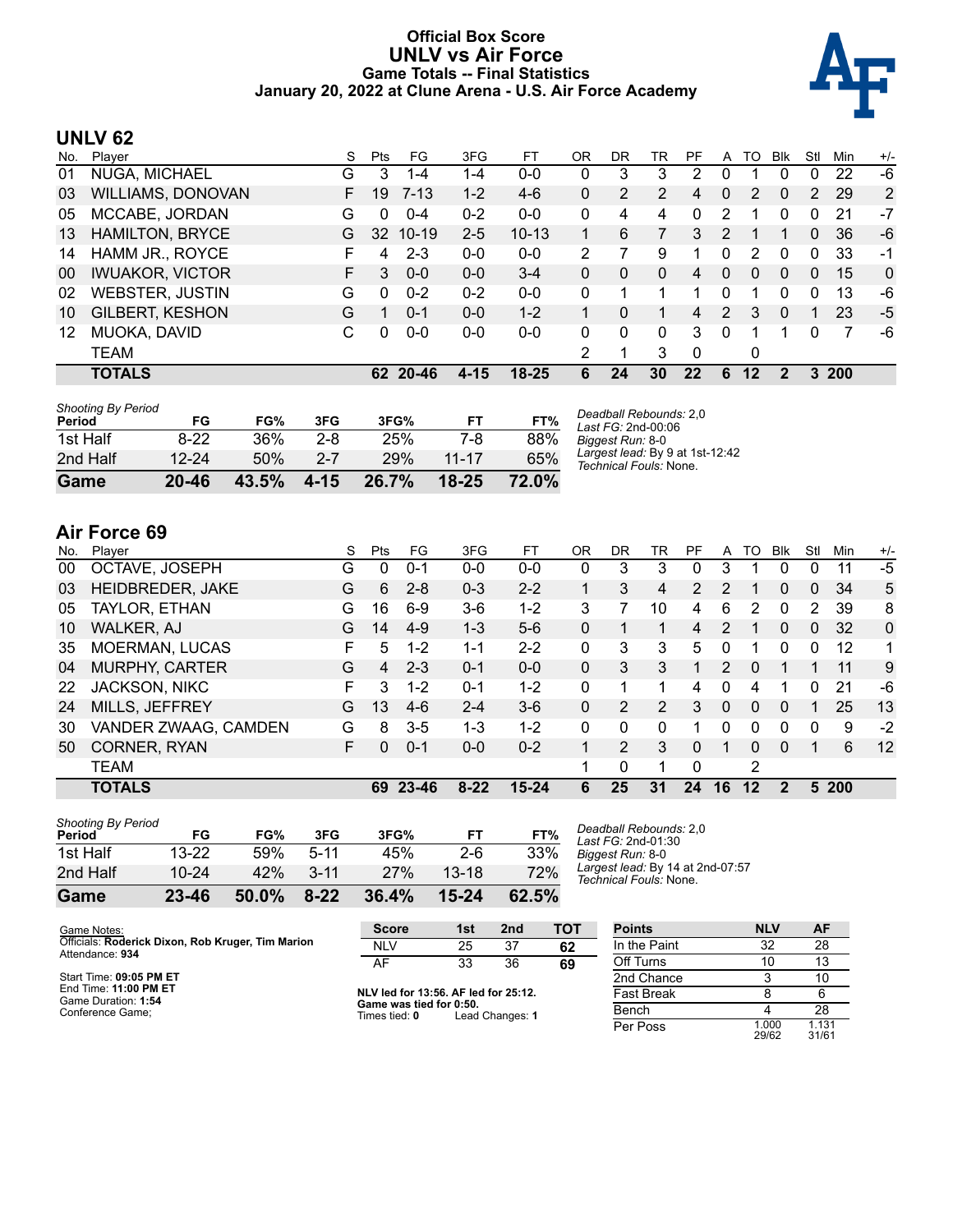#### **Official Box Score UNLV vs Air Force First Half Statistics Only January 20, 2022 at Clune Arena - U.S. Air Force Academy**



# **UNLV 25**

| No. | Plaver                   | S  | <b>Pts</b> | <b>FG</b> | 3FG     | <b>FT</b> | <b>OR</b> | <b>DR</b> | <b>TR</b> | PF            | A        | TO | <b>Blk</b>   | Stl      | Min | $+/-$        |
|-----|--------------------------|----|------------|-----------|---------|-----------|-----------|-----------|-----------|---------------|----------|----|--------------|----------|-----|--------------|
| 01  | NUGA, MICHAEL            | G  | 3          | $1 - 2$   | 1-2     | $0 - 0$   | 0         |           |           |               | 0        |    | 0            | 0        | 14  | $-1$         |
| 03  | <b>WILLIAMS, DONOVAN</b> | F. | 6          | $2 - 5$   | $0 - 0$ | $2 - 2$   | 0         |           |           | $\mathcal{P}$ | $\Omega$ | 0  | 0            |          | 12  | $\mathbf{1}$ |
| 05  | MCCABE, JORDAN           | G  | 0          | $0 - 2$   | $0 - 2$ | $0 - 0$   | 0         | 3         | 3         | 0             |          |    | 0            | 0        | 11  | $-1$         |
| 13  | <b>HAMILTON, BRYCE</b>   | G  | 14         | $4 - 8$   | $1 - 2$ | $5-6$     |           |           | 2         |               |          |    |              | 0        | 18  | -8           |
| 14  | HAMM JR., ROYCE          |    | 2          | $1 - 2$   | $0 - 0$ | $0 - 0$   |           | 3         | 4         | O             | 0        | 0  | 0            | 0        | 16  | -3           |
| 00  | <b>IWUAKOR, VICTOR</b>   | F. | $\Omega$   | $0 - 0$   | $0 - 0$ | $0 - 0$   | 0         | 0         | 0         |               | 0        | 0  | $\mathbf{0}$ | 0        | 5   | $-7$         |
| 02  | <b>WEBSTER, JUSTIN</b>   | G  | 0          | $0 - 2$   | $0 - 2$ | $0 - 0$   | 0         |           |           | 0             | 0        |    | 0            | 0        | 9   | -9           |
| 10  | <b>GILBERT, KESHON</b>   | G  | $\Omega$   | $0 - 1$   | $0 - 0$ | $0 - 0$   | 0         | 0         | $\Omega$  | 2             |          |    | 0            | 0        | 12  | $-7$         |
| 12  | MUOKA, DAVID             | C  | 0          | $0 - 0$   | $0 - 0$ | $0-0$     | 0         | 0         | $\Omega$  | 0             | 0        | 0  | 0            | $\Omega$ | 4   | -5           |
|     | TEAM                     |    |            |           |         |           | 0         | 0         | $\Omega$  | 0             |          | 0  |              |          |     |              |
|     | <b>TOTALS</b>            |    | 25         | $8 - 22$  | $2 - 8$ | 7-8       | 2         | 10        | 12        |               | 3        | 5  |              |          | 100 |              |

| <b>Shooting By Period</b><br>Period | FG        | FG%   | 3FG      | 3FG%  | FT.       | FT%   | Deadball Rebounds: 2,0<br>Last FG Half: NLV 2nd-00:06 |
|-------------------------------------|-----------|-------|----------|-------|-----------|-------|-------------------------------------------------------|
| 1st Half                            | 8-22      | 36%   | $2 - 8$  | 25%   | 7-8       | 88%   |                                                       |
| Game                                | $20 - 46$ | 43.5% | $4 - 15$ | 26.7% | $18 - 25$ | 72.0% |                                                       |

# **Air Force 33**

| No. | Plaver                | S | <b>Pts</b>    | <b>FG</b> | 3FG      | <b>FT</b> | <b>OR</b>      | <b>DR</b>      | TR       | PF           | A | TO | <b>Blk</b>     | Stl      | Min | $+/-$ |
|-----|-----------------------|---|---------------|-----------|----------|-----------|----------------|----------------|----------|--------------|---|----|----------------|----------|-----|-------|
| 00  | OCTAVE, JOSEPH        | G | 0             | $0 - 0$   | $0 - 0$  | $0-0$     | 0              |                |          | 0            | 2 | 0  | 0              | 0        | 5   | $-6$  |
| 03  | HEIDBREDER, JAKE      | G | $\mathcal{P}$ | $1 - 3$   | $0 - 1$  | $0 - 0$   |                |                | 2        |              |   | 0  | $\overline{0}$ | 0        | 16  | 2     |
| 05  | TAYLOR, ETHAN         | G | 13            | $5-6$     | $3 - 4$  | $0 - 0$   | 0              | 4              | 4        | 2            | 2 |    | 0              |          | 19  | 9     |
| 10  | <b>WALKER, AJ</b>     | G | 0             | $0 - 1$   | $0 - 1$  | $0 - 0$   | 0              | 0              | $\Omega$ | 0            | 1 |    | 0              | 0        | 16  | 0     |
| 35  | MOERMAN, LUCAS        | F | 0             | $0 - 1$   | $0 - 0$  | $0 - 0$   | $\Omega$       | 1              |          |              | 0 | 0  | 0              | $\Omega$ | 4   | -3    |
| 04  | <b>MURPHY, CARTER</b> | G | 4             | $2 - 3$   | $0 - 1$  | $0 - 0$   | $\Omega$       | 3              | 3        |              | 2 | 0  |                |          | 9   | 13    |
| 22  | <b>JACKSON, NIKC</b>  | F | 2             | $1 - 1$   | $0 - 0$  | $0 - 0$   | $\Omega$       |                |          | 2            | 0 | 3  | 0              | 0        | 10  | $-1$  |
| 24  | MILLS, JEFFREY        | G | 9             | $3 - 4$   | $2 - 3$  | $1 - 2$   | 0              | 0              | 0        |              | 0 | 0  | $\mathbf{0}$   | 0        | 11  | 15    |
| 30  | VANDER ZWAAG, CAMDEN  | G | 3             | $1 - 2$   | $0 - 1$  | $1-2$     | $\Omega$       | 0              | 0        | o            | 0 | 0  | 0              | 0        | 4   | -1    |
| 50  | CORNER, RYAN          | F | 0             | $0 - 1$   | $0 - 0$  | $0 - 2$   | 1              | $\overline{2}$ | 3        | 0            | 1 | 0  | $\Omega$       |          | 6   | 12    |
|     | <b>TEAM</b>           |   |               |           |          |           | $\Omega$       | 0              | 0        | $\mathbf{0}$ |   | 2  |                |          |     |       |
|     | <b>TOTALS</b>         |   | 33            | $13 - 22$ | $5 - 11$ | $2 - 6$   | $\overline{2}$ | 13             | 15       | 8            | 9 | 7  | 1              | 3        | 100 |       |

| <b>Shooting By Period</b><br>Period | FG        | FG%   | 3FG      | 3FG%  | FT      | FT%   |
|-------------------------------------|-----------|-------|----------|-------|---------|-------|
| 1st Half                            | 13-22     | 59%   | $5-11$   | 45%   | $2 - 6$ | 33%   |
| Game                                | $23 - 46$ | 50.0% | $8 - 22$ | 36.4% | 15-24   | 62.5% |

*Deadball Rebounds:* 2,0 *Last FG Half:* AF 2nd-01:30

| Game Notes:                                                          | <b>Score</b> | 1st | 2 <sub>nd</sub> | <b>TOT</b> | <b>Points (This Period)</b> | <b>NLV</b>     | AF             |
|----------------------------------------------------------------------|--------------|-----|-----------------|------------|-----------------------------|----------------|----------------|
| Officials: Roderick Dixon, Rob Kruger, Tim Marion<br>Attendance: 934 | <b>NLV</b>   | 25  | 37              | 62         | In the Paint                |                | 16             |
|                                                                      | AF           | 33  | 36              | 69         | Off Turns                   |                |                |
| Start Time: 09:05 PM ET                                              |              |     |                 |            | 2nd Chance                  |                |                |
| End Time: 11:00 PM ET<br>Game Duration: 1:54                         |              |     |                 |            | <b>Fast Break</b>           |                |                |
| Conference Game:                                                     |              |     |                 |            | Bench                       |                | 18             |
|                                                                      |              |     |                 |            | Per Poss                    | 0.893<br>12/28 | 1.138<br>14/29 |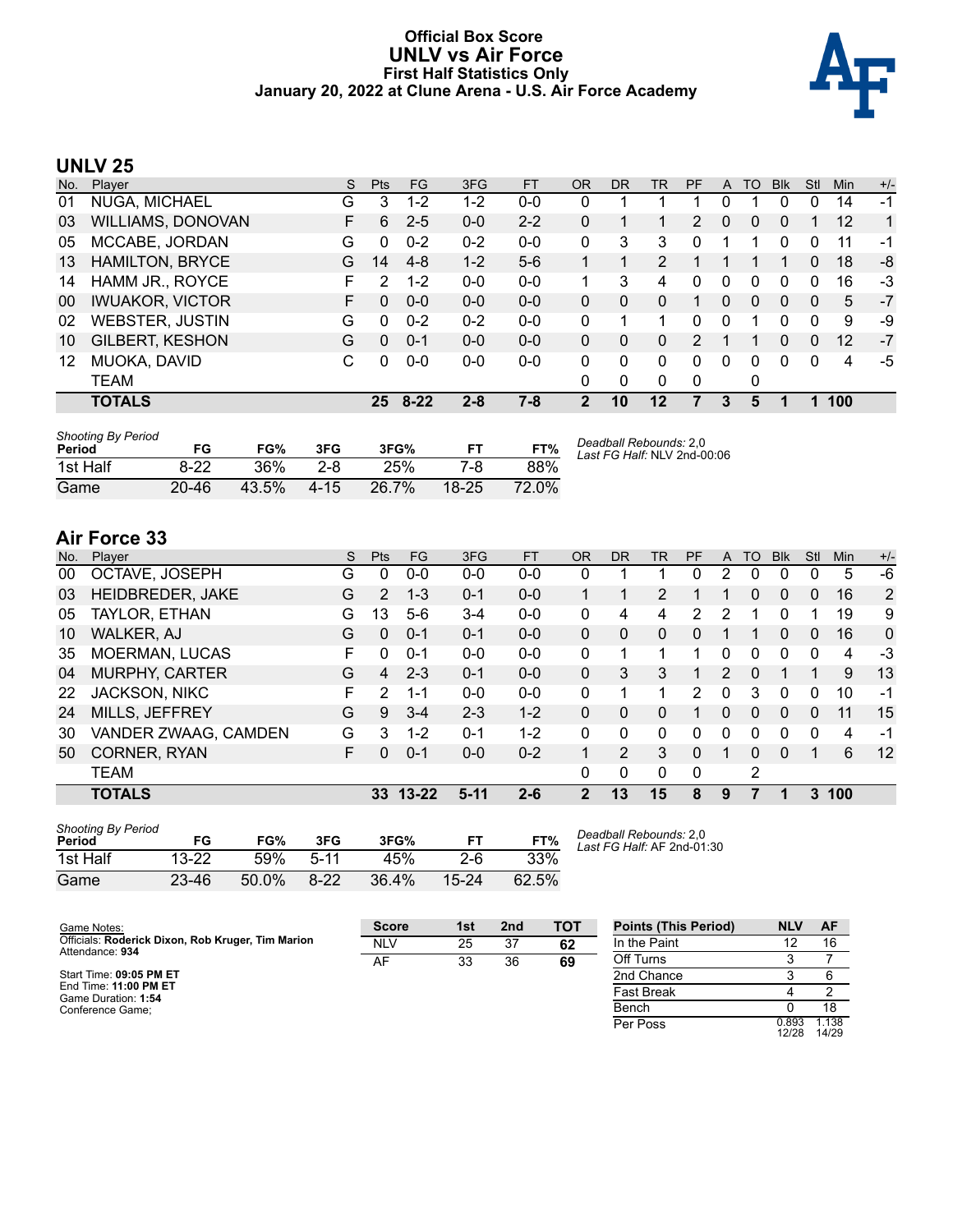#### **Official Play-By-Play UNLV vs Air Force First Half January 20, 2022 at Clune Arena - U.S. Air Force Academy**



#### **Period 1**

<mark>Startersː</mark><br>UNLV: 1 NUGA,MICHAEL (G); 3 WILLIAMS,DONOVAN (F); 5 MCCABE,JORDAN (G); 13 HAMILTON,BRYCE (G); 14 HAMM JR.,ROYCE (F);<br>**Air Force**: 0 OCTAVE,JOSEPH (G); 3 HEIDBREDER,JAKE (G); 5 TAYLOR,ETHAN (G); 10 WALKER,AJ (G)

| Time           | <b>VISITORS: UNLV</b>                 | <b>Score</b> | <b>Margin</b>  | <b>HOME: Air Force</b>                     |
|----------------|---------------------------------------|--------------|----------------|--------------------------------------------|
| 19:28<br>19:23 | REBOUND (DEF) by MCCABE, JORDAN       |              |                | MISSED 3PTR by TAYLOR, ETHAN               |
| 19:10          | GOOD! LAYUP by HAMILTON, BRYCE        | $0 - 2$      | V <sub>2</sub> |                                            |
| 18:36          |                                       |              |                | MISSED LAYUP by MOERMAN, LUCAS             |
| 18:36          | BLOCK by HAMILTON, BRYCE              |              |                |                                            |
| 18:16          | REBOUND (DEF) by HAMM JR., ROYCE      |              |                |                                            |
| 18:15          | MISSED JUMPER by WILLIAMS, DONOVAN    |              |                |                                            |
| 18:11          |                                       |              |                |                                            |
|                |                                       |              |                | REBOUND (DEF) by TAYLOR, ETHAN             |
| 18:01          | FOUL (PERSONAL) by NUGA, MICHAEL      |              |                |                                            |
| 17:58          |                                       |              |                | SUB OUT: MOERMAN, LUCAS                    |
| 17:58          |                                       |              |                | SUB IN: JACKSON, NIKC                      |
| 17:43          |                                       |              |                | MISSED LAYUP by HEIDBREDER, JAKE           |
| 17:39          | REBOUND (DEF) by MCCABE, JORDAN       |              |                |                                            |
| 17:35          | GOOD! LAYUP by WILLIAMS, DONOVAN [FB] | $0 - 4$      | V <sub>4</sub> |                                            |
| 17:35          | ASSIST by MCCABE, JORDAN              |              |                |                                            |
| 17:18          |                                       | $3 - 4$      | V <sub>1</sub> | GOOD! 3PTR by TAYLOR, ETHAN                |
| 17:18          |                                       |              |                | ASSIST by OCTAVE, JOSEPH                   |
| 16:54          | GOOD! 3PTR by NUGA, MICHAEL           | $3 - 7$      | V <sub>4</sub> |                                            |
| 16:54          | ASSIST by HAMILTON, BRYCE             |              |                |                                            |
| 16:28          |                                       |              |                | MISSED 3PTR by HEIDBREDER, JAKE            |
| 16:25          | REBOUND (DEF) by HAMILTON, BRYCE      |              |                |                                            |
| 16:20          | GOOD! 3PTR by HAMILTON, BRYCE         | $3 - 10$     | V <sub>7</sub> |                                            |
| 16:17          |                                       |              |                | TIMEOUT 30SEC                              |
| 16:17          |                                       |              |                |                                            |
| 16:17          | SUB OUT: NUGA, MICHAEL                |              |                |                                            |
| 16:17          | SUB OUT: HAMM JR., ROYCE              |              |                |                                            |
| 16:17          | SUB IN: GILBERT, KESHON               |              |                |                                            |
| 16:17          | SUB IN: MUOKA, DAVID                  |              |                |                                            |
| 16:01          |                                       |              |                | TURNOVER (BADPASS) by WALKER, AJ           |
| 16:01          | MISSED LAYUP by GILBERT, KESHON       |              |                |                                            |
| 16:01          |                                       |              |                | REBOUND (DEF) by OCTAVE, JOSEPH            |
| 16:01          |                                       |              |                | TURNOVER (BADPASS) by TAYLOR, ETHAN        |
| 16:01          | STEAL by WILLIAMS, DONOVAN            |              |                |                                            |
| 16:00          |                                       |              |                | FOUL (PERSONAL) by TAYLOR, ETHAN           |
| 15:39          | GOOD! FT by HAMILTON, BRYCE [FB]      | $3 - 11$     | V8             |                                            |
| 15:32          | GOOD! FT by HAMILTON, BRYCE [FB]      | $3 - 12$     | V <sub>9</sub> |                                            |
| 15:32          | SUB OUT: MCCABE, JORDAN               |              |                |                                            |
| 15:32          | SUB IN: WEBSTER, JUSTIN               |              |                |                                            |
| 15:21          |                                       | $6 - 12$     | V6             | GOOD! 3PTR by TAYLOR, ETHAN                |
| 15:21          |                                       |              |                | ASSIST by OCTAVE, JOSEPH                   |
| 15:03          |                                       |              |                | FOUL (PERSONAL) by TAYLOR, ETHAN           |
| 15:03          |                                       |              |                | SUB OUT: OCTAVE, JOSEPH                    |
| 15:03          |                                       |              |                | SUB IN: VANDER ZWAAG, CAMDEN               |
| 14:51          | GOOD! LAYUP by HAMILTON, BRYCE        | $6 - 14$     | V8             |                                            |
| 14:21          |                                       | 8-14         | V 6            | GOOD! JUMPER by VANDER ZWAAG, CAMDEN [PNT] |
| 14:02          | GOOD! LAYUP by WILLIAMS, DONOVAN      | $8 - 16$     | V8             |                                            |
| 13:46          |                                       |              |                | MISSED 3PTR by WALKER, AJ                  |
| 13:43          | REBOUND (DEF) by WEBSTER, JUSTIN      |              |                |                                            |
| 13:24          | MISSED LAYUP by WILLIAMS, DONOVAN     |              |                |                                            |
| 13:21          |                                       |              |                | REBOUND (DEF) by JACKSON, NIKC             |
| 13:03          | FOUL (PERSONAL) by WILLIAMS, DONOVAN  |              |                |                                            |
| 13:03          |                                       | $9 - 16$     | V <sub>7</sub> | GOOD! FT by VANDER ZWAAG, CAMDEN           |
| 13:03          | SUB OUT: WILLIAMS, DONOVAN            |              |                |                                            |
| 13:03          | SUB OUT: MUOKA, DAVID                 |              |                |                                            |
| 13:03          | SUB OUT: HAMILTON, BRYCE              |              |                |                                            |
| 13:03          | SUB IN: NUGA, MICHAEL                 |              |                |                                            |
| 13:03          | SUB IN: MCCABE, JORDAN                |              |                |                                            |
| 13:03          | SUB IN: HAMM JR., ROYCE               |              |                |                                            |
| 13:03          |                                       |              |                | MISSED FT by VANDER ZWAAG, CAMDEN          |
| 13:02          | REBOUND (DEF) by HAMM JR., ROYCE      |              |                |                                            |
| 12:42          | GOOD! LAYUP by HAMM JR., ROYCE        | $9 - 18$     | V <sub>9</sub> |                                            |
| 12:42          | ASSIST by GILBERT, KESHON             |              |                |                                            |
| 12:24          |                                       |              |                | TURNOVER (BADPASS) by JACKSON, NIKC        |
| 12:08          | MISSED 3PTR by NUGA, MICHAEL          |              |                |                                            |
| 12:04          |                                       |              |                | REBOUND (DEF) by TAYLOR, ETHAN             |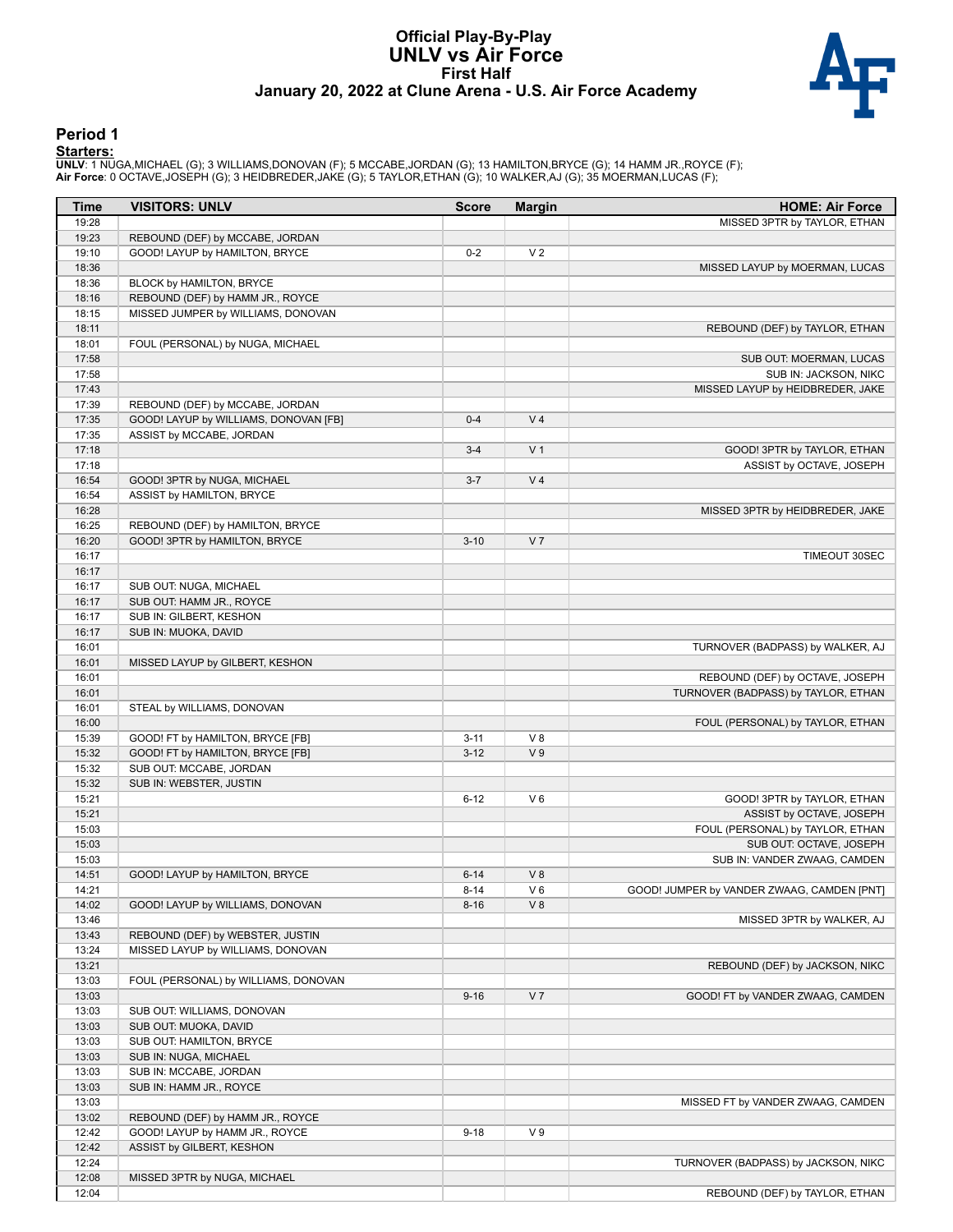| <b>Time</b>    | <b>VISITORS: UNLV</b>                                              | <b>Score</b> | <b>Margin</b>                    | <b>HOME: Air Force</b>                                               |
|----------------|--------------------------------------------------------------------|--------------|----------------------------------|----------------------------------------------------------------------|
| 11:59          |                                                                    |              |                                  | MISSED 3PTR by VANDER ZWAAG, CAMDEN                                  |
| 11:55          | REBOUND (DEF) by MCCABE, JORDAN                                    |              |                                  |                                                                      |
| 11:30<br>11:26 | MISSED JUMPER by HAMM JR., ROYCE                                   |              |                                  |                                                                      |
| 11:09          |                                                                    | $11 - 18$    | V <sub>7</sub>                   | REBOUND (DEF) by TAYLOR, ETHAN<br>GOOD! LAYUP by TAYLOR, ETHAN       |
| 11:02          | TURNOVER (TRAVEL) by NUGA, MICHAEL                                 |              |                                  |                                                                      |
| 11:02          |                                                                    |              |                                  |                                                                      |
| 11:02          |                                                                    |              |                                  | SUB OUT: VANDER ZWAAG, CAMDEN                                        |
| 11:02          |                                                                    |              |                                  | SUB IN: MILLS, JEFFREY                                               |
| 11:02          | SUB OUT: WEBSTER, JUSTIN                                           |              |                                  |                                                                      |
| 11:02          | SUB OUT: GILBERT, KESHON                                           |              |                                  |                                                                      |
| 11:02<br>11:02 | SUB IN: WILLIAMS, DONOVAN<br>SUB IN: HAMILTON, BRYCE               |              |                                  |                                                                      |
| 10:43          |                                                                    | $13 - 18$    | V <sub>5</sub>                   | GOOD! LAYUP by HEIDBREDER, JAKE                                      |
| 10:43          |                                                                    |              |                                  | ASSIST by TAYLOR, ETHAN                                              |
| 10:24          | MISSED LAYUP by HAMILTON, BRYCE                                    |              |                                  |                                                                      |
| 10:23          | REBOUND (OFF) by HAMILTON, BRYCE                                   |              |                                  |                                                                      |
| 10:23          |                                                                    |              |                                  | FOUL (PERSONAL) by MILLS, JEFFREY                                    |
| 10:15<br>09:58 | GOOD! LAYUP by HAMILTON, BRYCE                                     | 13-20        | V <sub>7</sub><br>V <sub>5</sub> |                                                                      |
| 09:52          | TURNOVER (BADPASS) by MCCABE, JORDAN                               | 15-20        |                                  | GOOD! JUMPER by TAYLOR, ETHAN [PNT]                                  |
| 09:52          | SUB OUT: MCCABE, JORDAN                                            |              |                                  |                                                                      |
| 09:52          | SUB IN: GILBERT, KESHON                                            |              |                                  |                                                                      |
| 09:41          |                                                                    |              |                                  | FOUL (OFF) by JACKSON, NIKC                                          |
| 09:41          |                                                                    |              |                                  | TURNOVER (OFFENSIVE) by JACKSON, NIKC                                |
| 09:13          | MISSED LAYUP by WILLIAMS, DONOVAN                                  |              |                                  |                                                                      |
| 09:11          |                                                                    |              |                                  | REBOUND (DEF) by HEIDBREDER, JAKE                                    |
| 08:53<br>08:53 | FOUL (PERSONAL) by WILLIAMS, DONOVAN<br>SUB OUT: WILLIAMS, DONOVAN |              |                                  |                                                                      |
| 08:53          | SUB IN: IWUAKOR, VICTOR                                            |              |                                  |                                                                      |
| 08:53          |                                                                    |              |                                  | SUB OUT: HEIDBREDER, JAKE                                            |
| 08:53          |                                                                    |              |                                  | SUB IN: MURPHY, CARTER                                               |
| 08:35          |                                                                    | $17 - 20$    | V <sub>3</sub>                   | GOOD! LAYUP by JACKSON, NIKC                                         |
| 08:11          | TURNOVER (LOSTBALL) by HAMILTON, BRYCE                             |              |                                  |                                                                      |
| 08:11          |                                                                    |              |                                  | STEAL by TAYLOR, ETHAN                                               |
| 08:11<br>08:06 | FOUL (PERSONAL) by HAMILTON, BRYCE                                 |              |                                  |                                                                      |
| 08:06          |                                                                    |              |                                  | FOUL (OFF) by JACKSON, NIKC<br>TURNOVER (OFFENSIVE) by JACKSON, NIKC |
| 08:06          |                                                                    |              |                                  | SUB OUT: JACKSON, NIKC                                               |
| 08:06          |                                                                    |              |                                  | SUB IN: MOERMAN, LUCAS                                               |
| 07:46          | MISSED JUMPER by HAMILTON, BRYCE                                   |              |                                  |                                                                      |
| 07:44          | REBOUND (OFF) by HAMM JR., ROYCE                                   |              |                                  |                                                                      |
| 07:44          |                                                                    |              |                                  | FOUL (PERSONAL) by MOERMAN, LUCAS                                    |
| 07:44<br>07:44 | GOOD! FT by HAMILTON, BRYCE                                        | $17 - 21$    | V <sub>4</sub>                   |                                                                      |
| 07:44          | MISSED FT by HAMILTON, BRYCE                                       |              |                                  |                                                                      |
| 07:44          |                                                                    |              |                                  | REBOUND (DEF) by MOERMAN, LUCAS                                      |
| 07:44          | FOUL (PERSONAL) by GILBERT, KESHON                                 |              |                                  |                                                                      |
| 07:14          |                                                                    |              |                                  | TURNOVER (SHOTCLOCK) by TEAM                                         |
| 06:55          | MISSED 3PTR by HAMILTON, BRYCE                                     |              |                                  |                                                                      |
| 06:51          |                                                                    |              |                                  | REBOUND (DEF) by MURPHY, CARTER                                      |
| 06:51<br>06:51 | SUB OUT: NUGA, MICHAEL<br>SUB IN: WEBSTER, JUSTIN                  |              |                                  |                                                                      |
| 06:22          |                                                                    |              |                                  | TURNOVER (SHOTCLOCK) by TEAM                                         |
| 06:07          |                                                                    |              |                                  | SUB OUT: MOERMAN, LUCAS                                              |
| 06:07          |                                                                    |              |                                  | SUB IN: CORNER, RYAN                                                 |
| 05:57          | SUB OUT: HAMM JR., ROYCE                                           |              |                                  |                                                                      |
| 05:57          | SUB IN: MUOKA, DAVID                                               |              |                                  |                                                                      |
| 05:55          | TURNOVER (LOSTBALL) by GILBERT, KESHON                             |              |                                  |                                                                      |
| 05:55<br>05:41 |                                                                    | $20 - 21$    | V <sub>1</sub>                   | STEAL by CORNER, RYAN<br>GOOD! 3PTR by MILLS, JEFFREY                |
| 05:41          |                                                                    |              |                                  | ASSIST by WALKER, AJ                                                 |
| 05:21          | MISSED 3PTR by WEBSTER, JUSTIN                                     |              |                                  |                                                                      |
| 05:21          |                                                                    |              |                                  | BLOCK by MURPHY, CARTER                                              |
| 05:15          |                                                                    |              |                                  | REBOUND (DEF) by TAYLOR, ETHAN                                       |
| 05:14          |                                                                    | $22 - 21$    | H <sub>1</sub>                   | GOOD! LAYUP by MURPHY, CARTER [FB]                                   |
| 05:14          |                                                                    |              |                                  | ASSIST by TAYLOR, ETHAN                                              |
| 04:51          | TURNOVER (BADPASS) by WEBSTER, JUSTIN                              |              |                                  |                                                                      |
| 04:51          |                                                                    |              |                                  | STEAL by MURPHY, CARTER                                              |
| 04:50<br>04:50 |                                                                    |              |                                  | SUB OUT: WALKER, AJ<br>SUB IN: HEIDBREDER, JAKE                      |
| 04:50          | SUB OUT: IWUAKOR, VICTOR                                           |              |                                  |                                                                      |
| 04:50          | SUB OUT: MUOKA, DAVID                                              |              |                                  |                                                                      |
| 04:50          | SUB IN: MCCABE, JORDAN                                             |              |                                  |                                                                      |
| 04:50          | SUB IN: HAMM JR., ROYCE                                            |              |                                  |                                                                      |
| 04:28          |                                                                    | 24-21        | H <sub>3</sub>                   | GOOD! LAYUP by MILLS, JEFFREY                                        |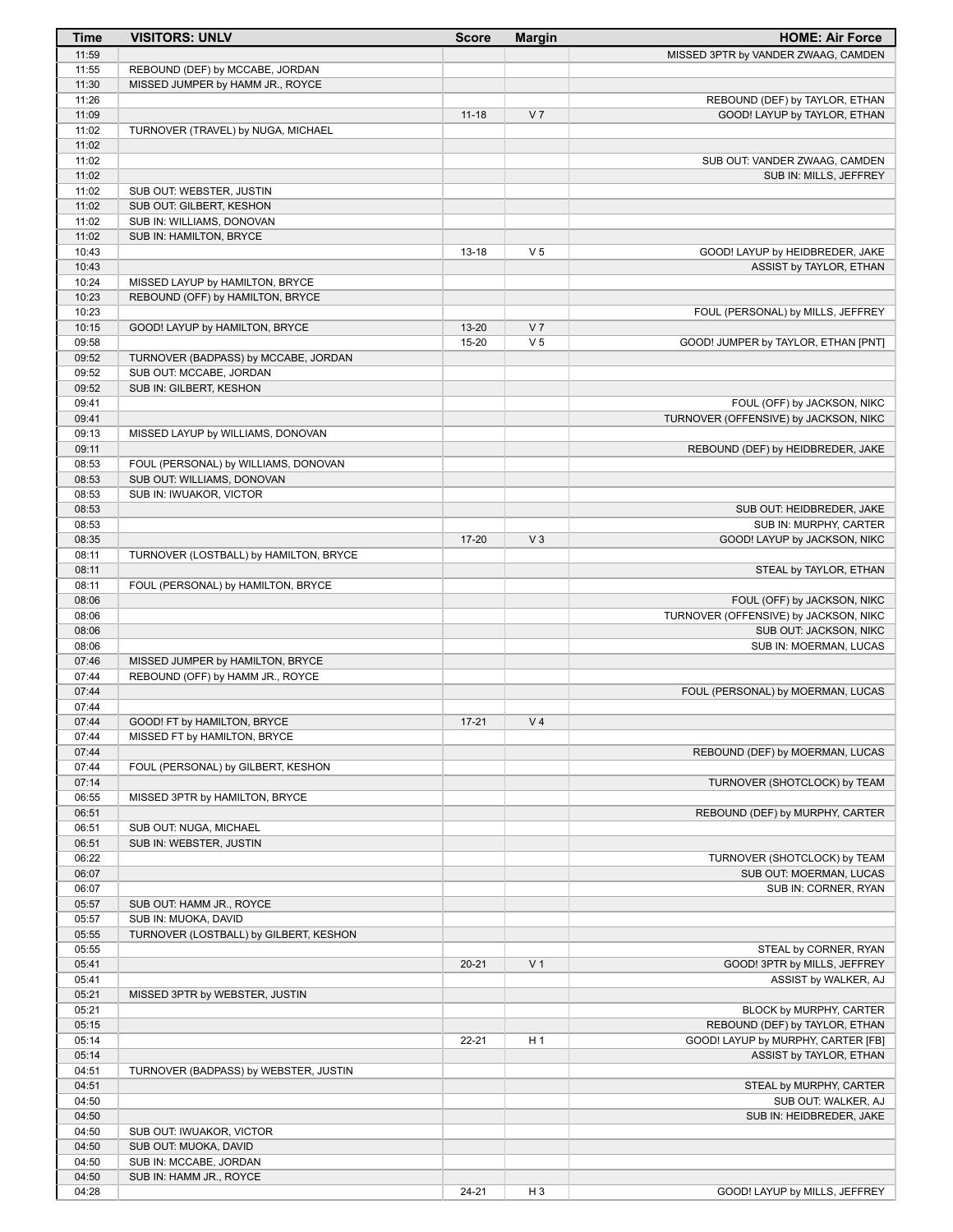| <b>Time</b> | <b>VISITORS: UNLV</b>              | <b>Score</b> | <b>Margin</b>  | <b>HOME: Air Force</b>              |
|-------------|------------------------------------|--------------|----------------|-------------------------------------|
| 04:28       |                                    |              |                | ASSIST by HEIDBREDER, JAKE          |
| 04:04       | MISSED 3PTR by MCCABE, JORDAN      |              |                |                                     |
| 04:00       |                                    |              |                | REBOUND (DEF) by CORNER, RYAN       |
| 03:39       | FOUL (PERSONAL) by GILBERT, KESHON |              |                |                                     |
| 03:38       |                                    |              |                |                                     |
| 03:38       | SUB OUT: WEBSTER, JUSTIN           |              |                |                                     |
| 03:38       | SUB OUT: GILBERT, KESHON           |              |                |                                     |
| 03:38       | SUB IN: NUGA, MICHAEL              |              |                |                                     |
| 03:38       | SUB IN: WILLIAMS, DONOVAN          |              |                |                                     |
| 03:38       |                                    |              |                | MISSED FT by CORNER, RYAN           |
| 03:38       |                                    |              |                | REBOUND (OFF) by TEAM               |
| 03:38       |                                    |              |                | MISSED FT by CORNER, RYAN           |
| 03:36       | REBOUND (DEF) by WILLIAMS, DONOVAN |              |                |                                     |
| 03:22       |                                    |              |                | FOUL (PERSONAL) by HEIDBREDER, JAKE |
| 03:22       | GOOD! FT by HAMILTON, BRYCE        | $24-22$      | H <sub>2</sub> |                                     |
| 03:22       | GOOD! FT by HAMILTON, BRYCE        | 24-23        | H <sub>1</sub> |                                     |
| 03:04       |                                    |              |                | MISSED 3PTR by MURPHY, CARTER       |
| 03:00       |                                    |              |                | REBOUND (OFF) by HEIDBREDER, JAKE   |
| 02:45       |                                    | $27 - 23$    | H4             | GOOD! 3PTR by MILLS, JEFFREY        |
| 02:45       |                                    |              |                | ASSIST by MURPHY, CARTER            |
| 02:29       | MISSED JUMPER by HAMILTON, BRYCE   |              |                |                                     |
| 02:26       |                                    |              |                | REBOUND (DEF) by CORNER, RYAN       |
| 02:11       |                                    | 29-23        | H <sub>6</sub> | GOOD! LAYUP by MURPHY, CARTER       |
| 02:11       |                                    |              |                | ASSIST by CORNER, RYAN              |
| 01:40       | MISSED 3PTR by MCCABE, JORDAN      |              |                |                                     |
| 01:35       |                                    |              |                | REBOUND (DEF) by MURPHY, CARTER     |
| 01:23       |                                    |              |                | MISSED DUNK by CORNER, RYAN         |
| 01:21       |                                    |              |                | REBOUND (OFF) by CORNER, RYAN       |
| 01:18       |                                    | 32-23        | H <sub>9</sub> | GOOD! 3PTR by TAYLOR, ETHAN         |
| 01:18       |                                    |              |                | ASSIST by MURPHY, CARTER            |
| 01:18       | TIMEOUT 30SEC                      |              |                |                                     |
| 01:18       |                                    |              |                | SUB OUT: TAYLOR, ETHAN              |
| 01:18       |                                    |              |                | SUB IN: WALKER, AJ                  |
| 01:18       | SUB OUT: MCCABE, JORDAN            |              |                |                                     |
| 01:18       | SUB IN: GILBERT, KESHON            |              |                |                                     |
| 01:04       |                                    |              |                | FOUL (PERSONAL) by MURPHY, CARTER   |
| 01:04       | GOOD! FT by WILLIAMS, DONOVAN      | $32 - 24$    | H 8            |                                     |
| 01:04       | SUB OUT: GILBERT, KESHON           |              |                |                                     |
| 01:04       | SUB IN: WEBSTER, JUSTIN            |              |                |                                     |
| 01:04       | GOOD! FT by WILLIAMS, DONOVAN      | 32-25        | H <sub>7</sub> |                                     |
| 01:04       | SUB OUT: WILLIAMS, DONOVAN         |              |                |                                     |
| 01:04       | SUB IN: IWUAKOR, VICTOR            |              |                |                                     |
| 00:54       | FOUL (PERSONAL) by IWUAKOR, VICTOR |              |                |                                     |
| 00:52       |                                    | 33-25        | H <sub>8</sub> | GOOD! FT by MILLS, JEFFREY          |
| 00:52       |                                    |              |                | MISSED FT by MILLS, JEFFREY         |
| 00:48       | REBOUND (DEF) by NUGA, MICHAEL     |              |                |                                     |
| 00:15       | MISSED 3PTR by WEBSTER, JUSTIN     |              |                |                                     |
| 00:11       |                                    |              |                | REBOUND (DEF) by MURPHY, CARTER     |
| 00:00       |                                    |              |                | MISSED 3PTR by MILLS, JEFFREY       |
| 00:00       | REBOUND (DEF) by HAMM JR., ROYCE   |              |                |                                     |

# **UNLV 25, Air Force 33**

|                | AF             |
|----------------|----------------|
| 12             | 16             |
|                |                |
|                |                |
|                |                |
|                | 18             |
| 0.893<br>12/28 | 1.138<br>14/29 |
|                | <b>NLV</b>     |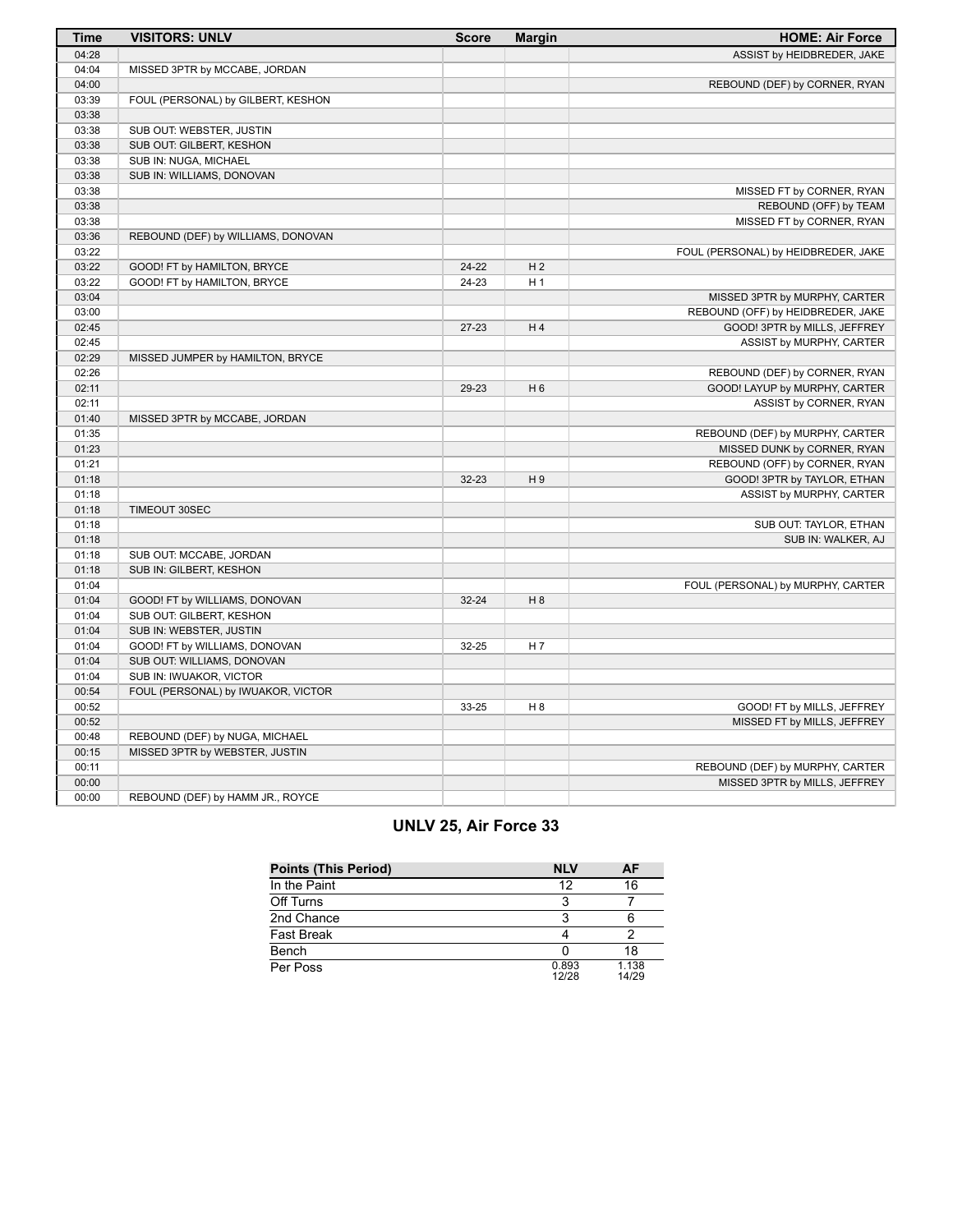#### **Official Box Score UNLV vs Air Force Second Half Statistics Only January 20, 2022 at Clune Arena - U.S. Air Force Academy**



# **UNLV 37**

| No. | Plaver                 | <sub>S</sub> | <b>Pts</b> | <b>FG</b> | 3FG     | <b>FT</b> | <b>OR</b> | <b>DR</b> | TR | PF             | A            | TO            | <b>Blk</b> | Stl      | Min | $+/-$          |
|-----|------------------------|--------------|------------|-----------|---------|-----------|-----------|-----------|----|----------------|--------------|---------------|------------|----------|-----|----------------|
| 01  | NUGA, MICHAEL          | G            | 0          | $0 - 2$   | $0 - 2$ | $0-0$     | 0         | 2         | 2  |                | 0            | 0             | 0          | 0        | 9   | $-5$           |
| 03  | WILLIAMS, DONOVAN      | F.           | 13         | $5 - 8$   | $1 - 2$ | $2 - 4$   | 0         |           |    | $\overline{2}$ | $\mathbf{0}$ | 2             | $\Omega$   |          | 17  | 1              |
| 05  | MCCABE, JORDAN         | G            | 0          | $0 - 2$   | $0 - 0$ | $0 - 0$   | 0         | 1         |    | 0              |              | 0             | 0          | 0        | 10  | -6             |
| 13  | <b>HAMILTON, BRYCE</b> | G            | 18         | $6 - 11$  | $1 - 3$ | $5 - 7$   | 0         | 5         | 5  | 2              |              | 0             | $\Omega$   | $\Omega$ | 18  | 2              |
| 14  | HAMM JR., ROYCE        | F.           | 2          | $1 - 1$   | $0 - 0$ | $0 - 0$   |           | 4         | 5  | 1              | 0            | 2             | $\Omega$   | $\Omega$ | 17  | 2              |
| 00  | <b>IWUAKOR, VICTOR</b> | F.           | 3          | $0 - 0$   | $0 - 0$ | $3 - 4$   | 0         | 0         | 0  | 3              | 0            | $\Omega$      | $\Omega$   | 0        | 10  | $\overline{7}$ |
| 02  | <b>WEBSTER, JUSTIN</b> | G            | 0          | $0 - 0$   | $0 - 0$ | $0 - 0$   | 0         | 0         | 0  |                | 0            | 0             | 0          | 0        | 4   | 3              |
| 10  | <b>GILBERT, KESHON</b> | G            |            | $0 - 0$   | $0 - 0$ | $1 - 2$   |           | $\Omega$  |    | $\overline{2}$ |              | $\mathcal{P}$ | $\Omega$   |          | 11  | 2              |
| 12  | MUOKA, DAVID           | С            | 0          | $0-0$     | $0 - 0$ | $0 - 0$   | 0         | 0         | 0  | 3              | 0            |               |            | 0        | 3   | -1             |
|     | TEAM                   |              |            |           |         |           | 2         | 1         | 3  | $\mathbf 0$    |              | 0             |            |          |     |                |
|     | <b>TOTALS</b>          |              | 37         | $12 - 24$ | 2-7     | $11 - 17$ | 4         | 14        | 18 | 15             | 3            |               |            | 2        | 100 |                |

| <b>Shooting By Period</b><br>Period | FG        | FG%   | 3FG     | 3FG%  |           | FT%   | Deadball Rebounds: 2,0<br>Last FG Half: NLV - |
|-------------------------------------|-----------|-------|---------|-------|-----------|-------|-----------------------------------------------|
| 2nd Half                            | $12 - 24$ | 50%   | $2 - 7$ | 29%   | $11 - 17$ | 65%   |                                               |
| Game                                | $20 - 46$ | 43.5% | 4-15    | 26.7% | $18 - 25$ | 72.0% |                                               |

# **Air Force 36**

| No. | Plaver                | S  | <b>Pts</b> | <b>FG</b> | 3FG      | <b>FT</b> | <b>OR</b> | DR       | TR             | PF             | A        | TO       | <b>Blk</b> | Stl      | Min          | $+/-$        |
|-----|-----------------------|----|------------|-----------|----------|-----------|-----------|----------|----------------|----------------|----------|----------|------------|----------|--------------|--------------|
| 00  | OCTAVE, JOSEPH        | G  | 0          | $0 - 1$   | $0 - 0$  | $0 - 0$   | 0         | 2        | 2              | 0              |          |          | 0          | 0        | 6            | -1           |
| 03  | HEIDBREDER, JAKE      | G  | 4          | $1 - 5$   | $0 - 2$  | $2 - 2$   | 0         | 2        | 2              |                |          | 1        | 0          | $\Omega$ | 18           | 3            |
| 05  | TAYLOR, ETHAN         | G  | 3          | $1 - 3$   | $0 - 2$  | $1 - 2$   | 3         | 3        | 6              | 2              | 4        | 1        | 0          |          | 20           | -1           |
| 10  | WALKER, AJ            | G  | 14         | $4 - 8$   | $1 - 2$  | $5-6$     | 0         |          |                | 4              | 1        | $\Omega$ | $\Omega$   | 0        | 15           | $\mathbf{0}$ |
| 35  | MOERMAN, LUCAS        | F  | 5          | $1 - 1$   | $1 - 1$  | $2 - 2$   | 0         | 2        | 2              | 4              | 0        |          | 0          | $\Omega$ | 8            | 4            |
| 04  | <b>MURPHY, CARTER</b> | G  | $\Omega$   | $0 - 0$   | $0 - 0$  | $0 - 0$   | 0         | $\Omega$ | $\Omega$       | 0              | 0        | 0        | 0          | $\Omega$ | 2            | $-4$         |
| 22  | <b>JACKSON, NIKC</b>  | F  |            | $0 - 1$   | $0 - 1$  | $1 - 2$   | 0         | 0        | $\mathbf{0}$   | $\overline{2}$ | 0        |          |            | 0        | 12           | -5           |
| 24  | MILLS, JEFFREY        | G  | 4          | $1 - 2$   | $0 - 1$  | $2 - 4$   | 0         | 2        | $\overline{2}$ | $\mathcal{P}$  | $\Omega$ | $\Omega$ | 0          |          | 14           | $-2$         |
| 30  | VANDER ZWAAG, CAMDEN  | G  | 5          | $2 - 3$   | $1 - 2$  | $0 - 0$   | 0         | 0        | 0              |                | 0        | 0        | 0          | 0        | 5            | -1           |
| 50  | CORNER, RYAN          | F. | 0          | $0 - 0$   | $0 - 0$  | $0 - 0$   | 0         | $\Omega$ | $\Omega$       | 0              | $\Omega$ | $\Omega$ | 0          | $\Omega$ | $\mathbf{0}$ | $\mathbf 0$  |
|     | <b>TEAM</b>           |    |            |           |          |           | 1         | 0        | 1              | $\Omega$       |          | 0        |            |          |              |              |
|     | <b>TOTALS</b>         |    | 36         | $10 - 24$ | $3 - 11$ | $13 - 18$ | 4         | 12       | 16             | 16             | 7        | 5        | 1          | 2        | 100          |              |

| <b>Shooting By Period</b><br>Period | FG        | FG%   | 3FG      | 3FG%  | FТ        | FT%   |
|-------------------------------------|-----------|-------|----------|-------|-----------|-------|
| 2nd Half                            | $10 - 24$ | 42%   | $3 - 11$ | 27%   | $13-18$   | 72%   |
| Game                                | $23 - 46$ | 50.0% | $8 - 22$ | 36.4% | $15 - 24$ | 62.5% |

*Deadball Rebounds:* 2,0 *Last FG Half:* AF -

| Game Notes:                                                          | <b>Score</b> | 1st | 2 <sub>nd</sub> | ТОТ | <b>Points (This Period)</b> | <b>NLV</b>     | AF             |
|----------------------------------------------------------------------|--------------|-----|-----------------|-----|-----------------------------|----------------|----------------|
| Officials: Roderick Dixon, Rob Kruger, Tim Marion<br>Attendance: 934 | <b>NLV</b>   | 25  | 37              | 62  | In the Paint                | 20             | 12             |
|                                                                      | AF           | 33  | 36              | 69  | Off Turns                   |                | 6              |
| Start Time: 09:05 PM ET                                              |              |     |                 |     | 2nd Chance                  |                |                |
| End Time: 11:00 PM ET<br>Game Duration: 1:54                         |              |     |                 |     | <b>Fast Break</b>           |                |                |
| Conference Game:                                                     |              |     |                 |     | Bench                       |                | 10             |
|                                                                      |              |     |                 |     | Per Poss                    | 1.088<br>18/34 | 1.125<br>17/32 |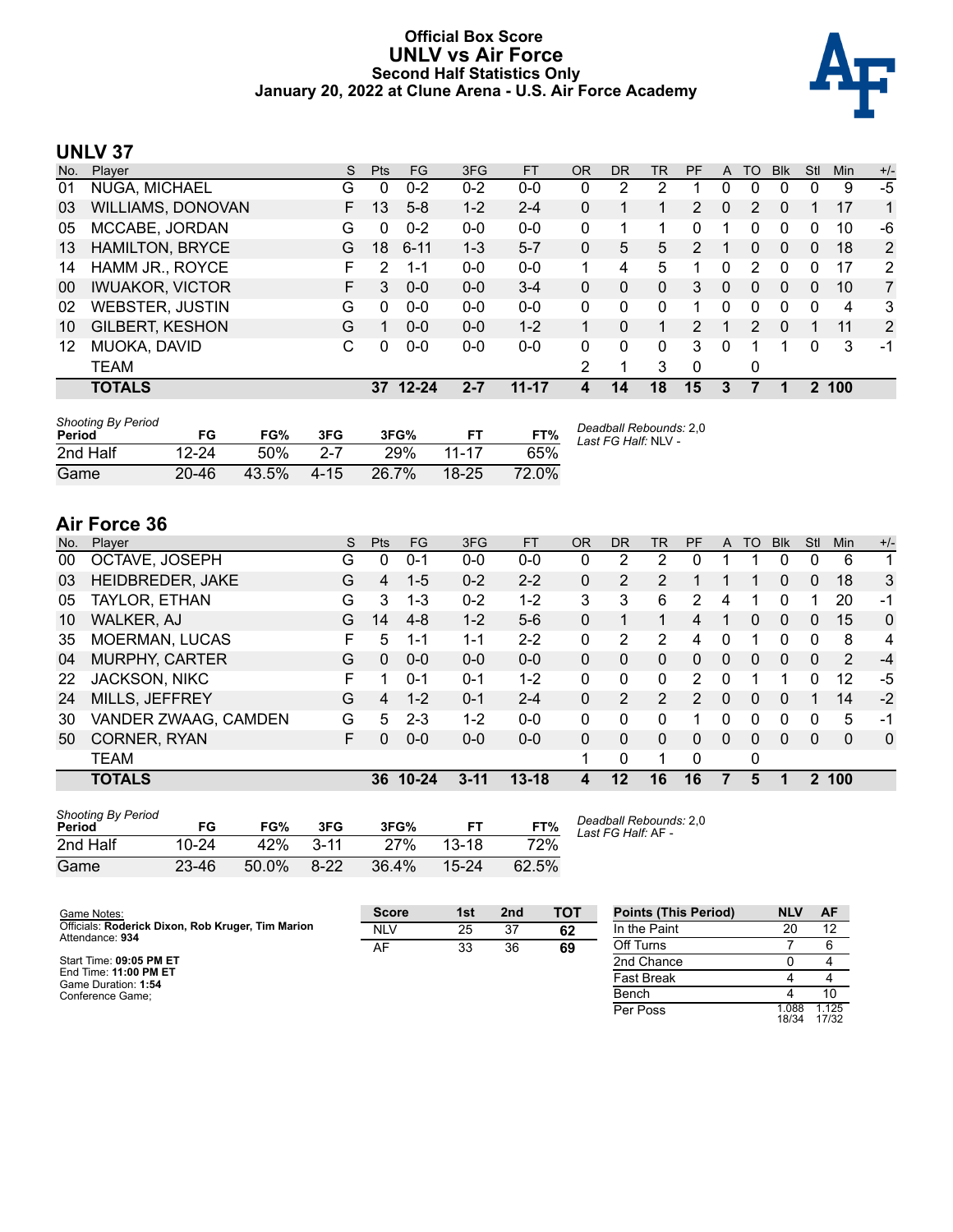#### **Official Play-By-Play UNLV vs Air Force Second Half January 20, 2022 at Clune Arena - U.S. Air Force Academy**



#### **Period 2**

<mark>Startersː</mark><br>UNLV: 1 NUGA,MICHAEL (G); 3 WILLIAMS,DONOVAN (F); 5 MCCABE,JORDAN (G); 13 HAMILTON,BRYCE (G); 14 HAMM JR.,ROYCE (F);<br>**Air Force**: 0 OCTAVE,JOSEPH (G); 3 HEIDBREDER,JAKE (G); 5 TAYLOR,ETHAN (G); 10 WALKER,AJ (G)

| <b>Time</b>    | <b>VISITORS: UNLV</b>                     | <b>Score</b>   | <b>Margin</b>  | <b>HOME: Air Force</b>                 |
|----------------|-------------------------------------------|----------------|----------------|----------------------------------------|
| 20:00          |                                           |                |                | SUB OUT: MURPHY, CARTER                |
| 20:00          |                                           |                |                | SUB OUT: MILLS, JEFFREY                |
| 20:00          |                                           |                |                | SUB OUT: CORNER, RYAN                  |
| 20:00          |                                           |                |                | SUB IN: OCTAVE, JOSEPH                 |
| 20:00          |                                           |                |                | SUB IN: TAYLOR, ETHAN                  |
| 20:00          |                                           |                |                | SUB IN: MOERMAN, LUCAS                 |
| 20:00          | SUB OUT: IWUAKOR, VICTOR                  |                |                |                                        |
| 20:00          | SUB OUT: WEBSTER, JUSTIN                  |                |                |                                        |
| 20:00          | SUB IN: WILLIAMS, DONOVAN                 |                |                |                                        |
| 20:00          | SUB IN: MCCABE, JORDAN                    |                |                |                                        |
| 19:48          | GOOD! LAYUP by HAMM JR., ROYCE            | 33-27          | H <sub>6</sub> |                                        |
| 19:48          | ASSIST by MCCABE, JORDAN                  |                |                |                                        |
| 19:17          |                                           | 36-27          | H <sub>9</sub> | GOOD! 3PTR by MOERMAN, LUCAS           |
| 19:17          |                                           |                |                | ASSIST by OCTAVE, JOSEPH               |
| 18:54          | MISSED JUMPER by WILLIAMS, DONOVAN        |                |                |                                        |
| 18:51          |                                           |                |                | REBOUND (DEF) by OCTAVE, JOSEPH        |
| 18:39          |                                           | 38-27          | H 11           | GOOD! LAYUP by WALKER, AJ              |
| 18:39          |                                           |                |                | ASSIST by TAYLOR, ETHAN                |
| 18:16          | GOOD! LAYUP by HAMILTON, BRYCE            | 38-29          | H <sub>9</sub> |                                        |
| 17:45          |                                           |                |                | MISSED JUMPER by WALKER, AJ            |
| 17:42          | REBOUND (DEF) by HAMM JR., ROYCE          |                |                |                                        |
| 17:36          |                                           |                |                | FOUL (PERSONAL) by MOERMAN, LUCAS      |
| 17:21<br>17:21 | FOUL (OFF) by WILLIAMS, DONOVAN           |                |                |                                        |
|                | TURNOVER (OFFENSIVE) by WILLIAMS, DONOVAN |                |                |                                        |
| 17:02          |                                           |                |                | MISSED 3PTR by TAYLOR, ETHAN           |
| 16:59          | REBOUND (DEF) by HAMILTON, BRYCE          |                |                |                                        |
| 16:53<br>16:34 | GOOD! LAYUP by HAMILTON, BRYCE            | 38-31<br>40-31 | H 7<br>H9      | GOOD! LAYUP by TAYLOR, ETHAN           |
| 16:27          |                                           |                |                | FOUL (PERSONAL) by WALKER, AJ          |
| 16:27          | SUB OUT: WILLIAMS, DONOVAN                |                |                |                                        |
| 16:27          | SUB IN: GILBERT, KESHON                   |                |                |                                        |
| 16:20          | TURNOVER (BADPASS) by GILBERT, KESHON     |                |                |                                        |
| 16:20          |                                           |                |                | STEAL by TAYLOR, ETHAN                 |
| 15:54          |                                           |                |                | FOUL (OFF) by MOERMAN, LUCAS           |
| 15:54          |                                           |                |                | TURNOVER (OFFENSIVE) by MOERMAN, LUCAS |
| 15:54          |                                           |                |                |                                        |
| 15:54          |                                           |                |                | SUB OUT: MOERMAN, LUCAS                |
| 15:54          |                                           |                |                | SUB IN: JACKSON, NIKC                  |
| 15:42          |                                           |                |                | FOUL (PERSONAL) by WALKER, AJ          |
| 15:36          | MISSED JUMPER by HAMILTON, BRYCE          |                |                |                                        |
| 15:35          | REBOUND (OFF) by TEAM                     |                |                |                                        |
| 15:28          |                                           |                |                | FOUL (PERSONAL) by JACKSON, NIKC       |
| 15:20          | TURNOVER (3SEC) by HAMM JR., ROYCE        |                |                |                                        |
| 15:05          | FOUL (PERSONAL) by GILBERT, KESHON        |                |                |                                        |
| 15:05          |                                           | 41-31          | H 10           | GOOD! FT by WALKER, AJ                 |
| 15:05          |                                           | 42-31          | H 11           | GOOD! FT by WALKER, AJ                 |
| 14:47          | MISSED LAYUP by MCCABE, JORDAN            |                |                |                                        |
| 14:43          |                                           |                |                | REBOUND (DEF) by TAYLOR, ETHAN         |
| 14:42          |                                           |                |                | TURNOVER (LOSTBALL) by TAYLOR, ETHAN   |
| 14:42          | STEAL by GILBERT, KESHON                  |                |                |                                        |
| 14:36          | GOOD! DUNK by HAMILTON, BRYCE             | 42-33          | H 9            |                                        |
| 14:36          | <b>ASSIST by GILBERT, KESHON</b>          |                |                |                                        |
| 14:31          | FOUL (PERSONAL) by NUGA, MICHAEL          |                |                |                                        |
| 14:31          | SUB OUT: GILBERT, KESHON                  |                |                |                                        |
| 14:31          | SUB OUT: HAMM JR., ROYCE                  |                |                |                                        |
| 14:31          | SUB IN: WEBSTER, JUSTIN                   |                |                |                                        |
| 14:31          | SUB IN: MUOKA, DAVID                      |                |                |                                        |
| 14:28          |                                           |                |                | MISSED 3PTR by HEIDBREDER, JAKE        |
| 14:24          |                                           |                |                | REBOUND (OFF) by TAYLOR, ETHAN         |
| 14:09          |                                           |                |                | MISSED JUMPER by OCTAVE, JOSEPH        |
| 14:09          | BLOCK by MUOKA, DAVID                     |                |                |                                        |
| 14:03          | REBOUND (DEF) by NUGA, MICHAEL            |                |                |                                        |
| 14:01          | MISSED JUMPER by HAMILTON, BRYCE          |                |                |                                        |
| 13:58          |                                           |                |                | REBOUND (DEF) by OCTAVE, JOSEPH        |
| 13:50          |                                           |                |                | TURNOVER (LOSTBALL) by OCTAVE, JOSEPH  |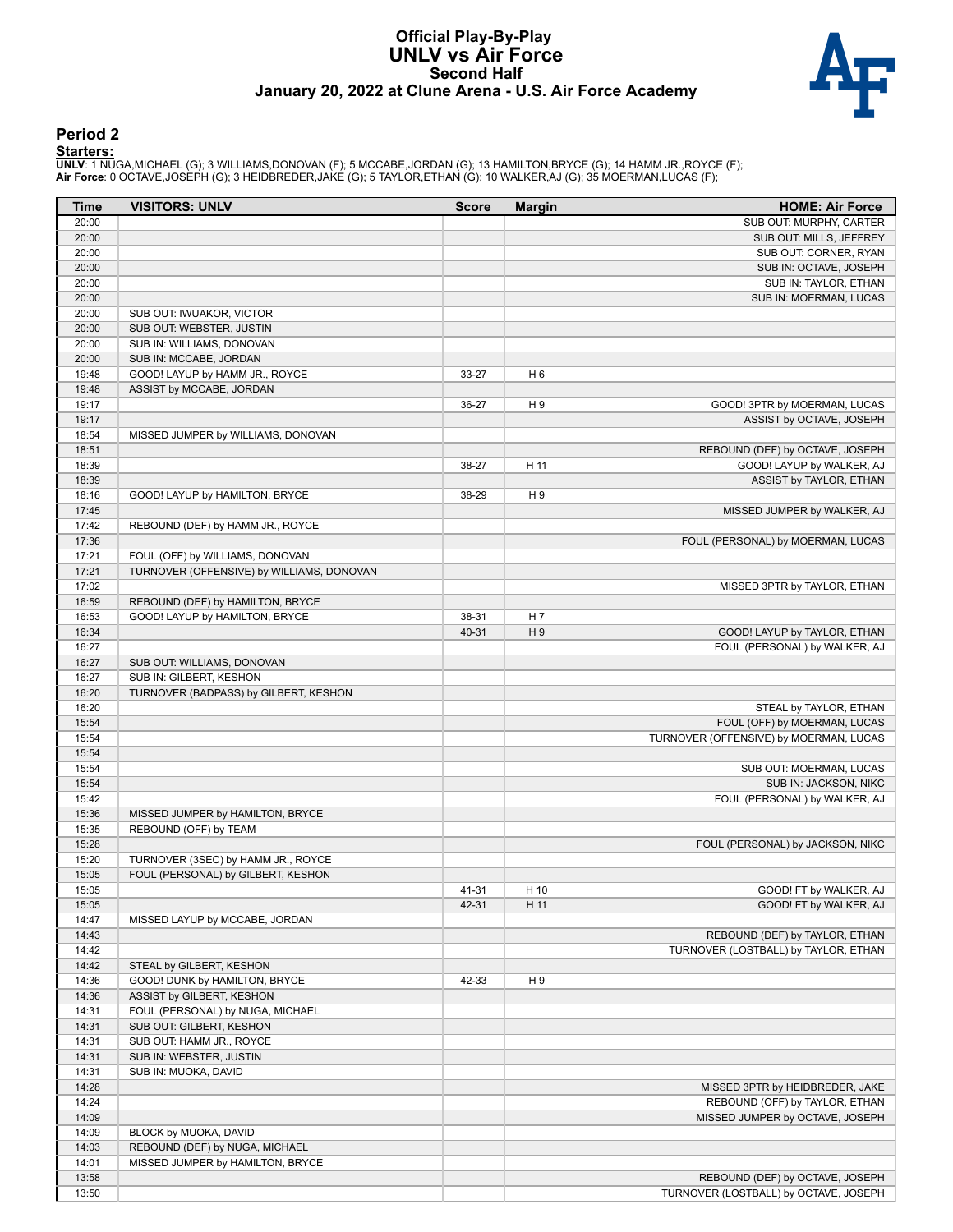| <b>Time</b>    | <b>VISITORS: UNLV</b>                                           | <b>Score</b>   | <b>Margin</b> | <b>HOME: Air Force</b>                                              |
|----------------|-----------------------------------------------------------------|----------------|---------------|---------------------------------------------------------------------|
| 13:50          |                                                                 |                |               | SUB OUT: OCTAVE, JOSEPH                                             |
| 13:50          |                                                                 |                |               | SUB IN: MILLS, JEFFREY                                              |
| 13:50          | SUB OUT: NUGA, MICHAEL                                          |                |               |                                                                     |
| 13:50<br>13:28 | SUB IN: WILLIAMS, DONOVAN<br>MISSED 3PTR by HAMILTON, BRYCE     |                |               |                                                                     |
| 13:24          |                                                                 |                |               | REBOUND (DEF) by TAYLOR, ETHAN                                      |
| 13:24          | FOUL (PERSONAL) by WEBSTER, JUSTIN                              |                |               |                                                                     |
| 13:24          |                                                                 |                |               | MISSED FT by MILLS, JEFFREY                                         |
| 13:24          |                                                                 |                |               | REBOUND (OFF) by TEAM                                               |
| 13:24          | SUB OUT: HAMILTON, BRYCE                                        |                |               |                                                                     |
| 13:24          | SUB IN: GILBERT, KESHON                                         |                |               |                                                                     |
| 13:24<br>13:08 | MISSED 3PTR by WILLIAMS, DONOVAN                                | 43-33          | H 10          | GOOD! FT by MILLS, JEFFREY [FB]                                     |
| 13:05          | REBOUND (OFF) by GILBERT, KESHON                                |                |               |                                                                     |
| 13:04          | TURNOVER (BADPASS) by GILBERT, KESHON                           |                |               |                                                                     |
| 13:04          |                                                                 |                |               | STEAL by MILLS, JEFFREY                                             |
| 12:53          | FOUL (PERSONAL) by MUOKA, DAVID                                 |                |               |                                                                     |
| 12:41          | FOUL (PERSONAL) by MUOKA, DAVID                                 |                |               |                                                                     |
| 12:34          | FOUL (PERSONAL) by GILBERT, KESHON                              |                |               |                                                                     |
| 12:34          | SUB OUT: GILBERT, KESHON                                        |                |               |                                                                     |
| 12:34<br>12:34 | SUB IN: NUGA, MICHAEL                                           |                |               |                                                                     |
| 12:34          |                                                                 | 44-33<br>45-33 | H 11<br>H 12  | GOOD! FT by HEIDBREDER, JAKE<br>GOOD! FT by HEIDBREDER, JAKE        |
| 12:13          | GOOD! DUNK by WILLIAMS, DONOVAN                                 | 45-35          | H 10          |                                                                     |
| 12:00          |                                                                 |                |               | MISSED JUMPER by WALKER, AJ                                         |
| 11:57          | REBOUND (DEF) by WILLIAMS, DONOVAN                              |                |               |                                                                     |
| 11:54          | FOUL (OFF) by MUOKA, DAVID                                      |                |               |                                                                     |
| 11:54          |                                                                 |                |               |                                                                     |
| 11:54          | SUB OUT: WEBSTER, JUSTIN                                        |                |               |                                                                     |
| 11:54          | SUB OUT: MUOKA, DAVID                                           |                |               |                                                                     |
| 11:54          | SUB IN: HAMILTON, BRYCE                                         |                |               |                                                                     |
| 11:54<br>11:54 | SUB IN: HAMM JR., ROYCE<br>TURNOVER (OFFENSIVE) by MUOKA, DAVID |                |               |                                                                     |
| 11:26          |                                                                 |                |               | MISSED 3PTR by WALKER, AJ                                           |
| 11:23          | REBOUND (DEF) by NUGA, MICHAEL                                  |                |               |                                                                     |
| 11:17          |                                                                 |                |               | FOUL (PERSONAL) by JACKSON, NIKC                                    |
| 11:17          |                                                                 |                |               | SUB OUT: JACKSON, NIKC                                              |
| 11:17          |                                                                 |                |               | SUB IN: MOERMAN, LUCAS                                              |
| 11:01          | MISSED 3PTR by NUGA, MICHAEL                                    |                |               |                                                                     |
| 10:59          | REBOUND (OFF) by HAMM JR., ROYCE                                |                |               |                                                                     |
| 10:59<br>10:48 | TURNOVER (TRAVEL) by HAMM JR., ROYCE                            | 47-35          | H 12          | GOOD! LAYUP by HEIDBREDER, JAKE                                     |
| 10:48          |                                                                 |                |               | ASSIST by WALKER, AJ                                                |
| 10:36          | MISSED JUMPER by MCCABE, JORDAN                                 |                |               |                                                                     |
| 10:32          |                                                                 |                |               | REBOUND (DEF) by HEIDBREDER, JAKE                                   |
| 10:13          |                                                                 |                |               | MISSED LAYUP by HEIDBREDER, JAKE                                    |
| 10:10          | REBOUND (DEF) by MCCABE, JORDAN                                 |                |               |                                                                     |
| 10:07          | MISSED 3PTR by NUGA, MICHAEL                                    |                |               |                                                                     |
| 10:02          |                                                                 |                |               | REBOUND (DEF) by HEIDBREDER, JAKE                                   |
| 10:00<br>10:00 |                                                                 | 49-35          | H 14          | GOOD! LAYUP by MILLS, JEFFREY [FB]<br>ASSIST by HEIDBREDER, JAKE    |
| 09:51          | TIMEOUT 30SEC                                                   |                |               |                                                                     |
| 09:51          |                                                                 |                |               |                                                                     |
| 09:51          | SUB OUT: NUGA, MICHAEL                                          |                |               |                                                                     |
| 09:51          | SUB OUT: MCCABE, JORDAN                                         |                |               |                                                                     |
| 09:51          | SUB IN: IWUAKOR, VICTOR                                         |                |               |                                                                     |
| 09:51          | SUB IN: GILBERT, KESHON                                         |                |               |                                                                     |
| 09:42          | GOOD! JUMPER by HAMILTON, BRYCE                                 | 49-37          | H 12          |                                                                     |
| 09:42<br>09:42 |                                                                 |                |               | FOUL (PERSONAL) by TAYLOR, ETHAN                                    |
| 09:14          | GOOD! FT by HAMILTON, BRYCE                                     | 49-38          | H 11          | MISSED 3PTR by HEIDBREDER, JAKE                                     |
| 09:11          | REBOUND (DEF) by HAMILTON, BRYCE                                |                |               |                                                                     |
| 09:07          |                                                                 |                |               | FOUL (PERSONAL) by WALKER, AJ                                       |
| 09:07          | MISSED FT by HAMILTON, BRYCE                                    |                |               |                                                                     |
| 09:07          | REBOUND (OFF) by TEAM                                           |                |               |                                                                     |
| 09:07          |                                                                 |                |               | SUB OUT: WALKER, AJ                                                 |
| 09:07          |                                                                 |                |               | SUB IN: VANDER ZWAAG, CAMDEN                                        |
| 09:07          | MISSED FT by HAMILTON, BRYCE                                    |                |               |                                                                     |
| 09:05<br>08:38 |                                                                 |                |               | REBOUND (DEF) by MOERMAN, LUCAS<br>MISSED LAYUP by HEIDBREDER, JAKE |
| 08:35          |                                                                 |                |               | REBOUND (OFF) by TAYLOR, ETHAN                                      |
| 08:29          | FOUL (PERSONAL) by HAMM JR., ROYCE                              |                |               |                                                                     |
| 08:29          |                                                                 | 50-38          | H 12          | GOOD! FT by MOERMAN, LUCAS                                          |
| 08:29          |                                                                 | 51-38          | H 13          | GOOD! FT by MOERMAN, LUCAS                                          |
| 08:13          |                                                                 |                |               | FOUL (PERSONAL) by VANDER ZWAAG, CAMDEN                             |
| 08:08          | GOOD! FT by IWUAKOR, VICTOR                                     | 51-39          | H 12          |                                                                     |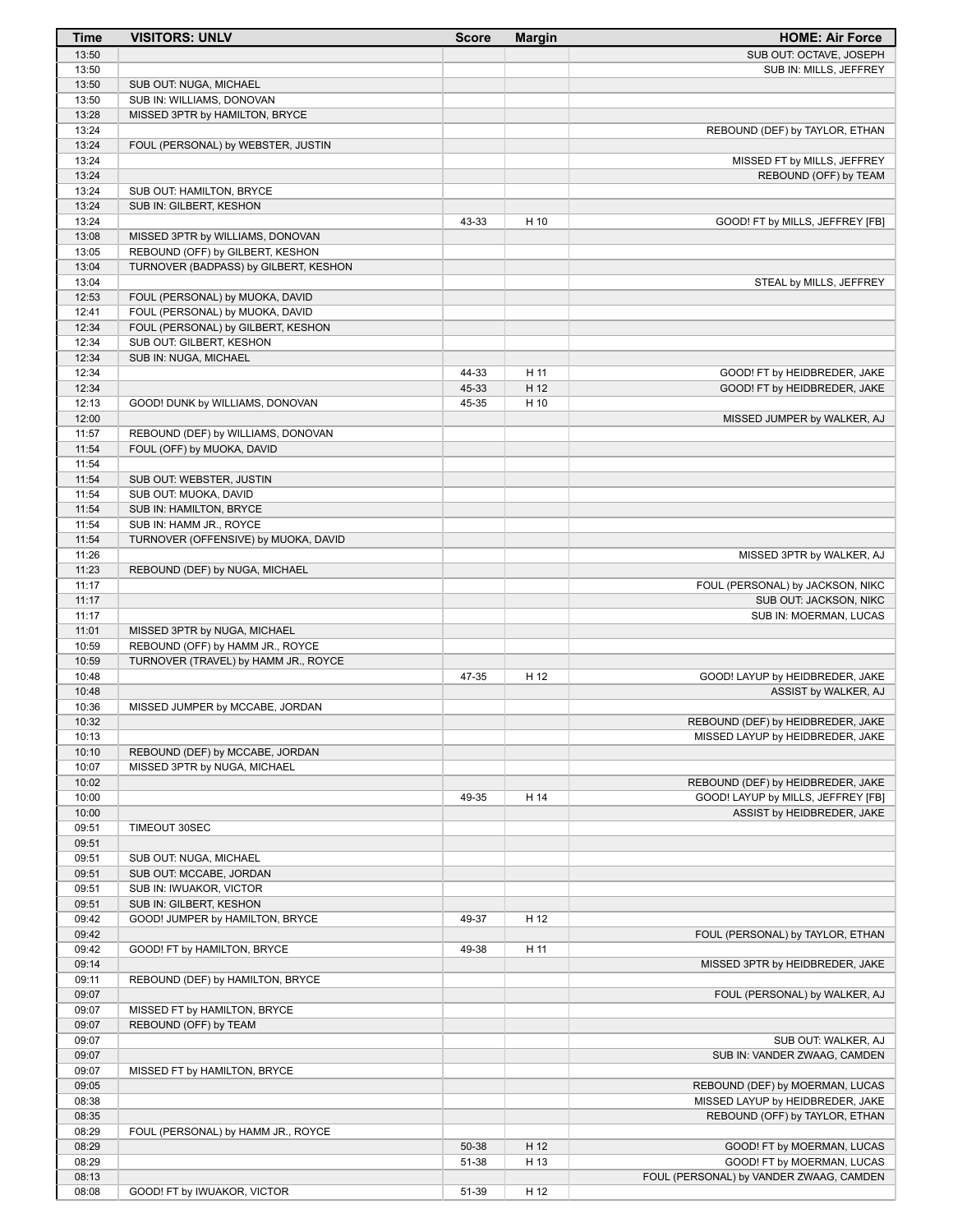| Time           | <b>VISITORS: UNLV</b>                               | <b>Score</b> | <b>Margin</b>  | <b>HOME: Air Force</b>                 |
|----------------|-----------------------------------------------------|--------------|----------------|----------------------------------------|
| 08:08          | GOOD! FT by IWUAKOR, VICTOR                         | $51 - 40$    | H 11           |                                        |
| 07:57          |                                                     | 54-40        | H 14           | GOOD! 3PTR by VANDER ZWAAG, CAMDEN     |
| 07:57          |                                                     |              |                | ASSIST by TAYLOR, ETHAN                |
| 07:40          |                                                     |              |                | FOUL (PERSONAL) by MOERMAN, LUCAS      |
| 07:40          |                                                     |              |                |                                        |
| 07:40          | GOOD! FT by IWUAKOR, VICTOR                         | 54-41        | H 13           |                                        |
| 07:40          | MISSED FT by IWUAKOR, VICTOR                        |              |                |                                        |
| 07:38          |                                                     |              |                | REBOUND (DEF) by MOERMAN, LUCAS        |
| 07:15          |                                                     |              |                | MISSED 3PTR by TAYLOR, ETHAN           |
| 07:13<br>07:00 | REBOUND (DEF) by TEAM                               |              |                | FOUL (PERSONAL) by MOERMAN, LUCAS      |
| 07:00          |                                                     |              |                | SUB OUT: MOERMAN, LUCAS                |
| 07:00          |                                                     |              |                | SUB IN: JACKSON, NIKC                  |
| 07:00          | MISSED FT by GILBERT, KESHON                        |              |                |                                        |
| 07:00          | REBOUND (OFF) by TEAM                               |              |                |                                        |
| 07:00          | GOOD! FT by GILBERT, KESHON                         | 54-42        | H 12           |                                        |
| 06:28          |                                                     |              |                | MISSED 3PTR by JACKSON, NIKC           |
| 06:25          |                                                     |              |                | REBOUND (OFF) by TAYLOR, ETHAN         |
| 06:04          |                                                     |              |                | MISSED 3PTR by VANDER ZWAAG, CAMDEN    |
| 06:02          | REBOUND (DEF) by HAMILTON, BRYCE                    |              |                |                                        |
| 05:55          | GOOD! 3PTR by WILLIAMS, DONOVAN                     | 54-45        | H <sub>9</sub> |                                        |
| 05:55          | ASSIST by HAMILTON, BRYCE                           |              |                |                                        |
| 05:22          |                                                     | 56-45        | H 11           | GOOD! JUMPER by VANDER ZWAAG, CAMDEN   |
| 05:07          | MISSED JUMPER by HAMILTON, BRYCE                    |              |                |                                        |
| 05:07          |                                                     |              |                | BLOCK by JACKSON, NIKC                 |
| 05:02<br>04:35 |                                                     |              |                | REBOUND (DEF) by MILLS, JEFFREY        |
| 04:33          | REBOUND (DEF) by HAMILTON, BRYCE                    |              |                | MISSED 3PTR by MILLS, JEFFREY          |
| 04:33          |                                                     |              |                | FOUL (PERSONAL) by MILLS, JEFFREY      |
| 04:33          | GOOD! FT by HAMILTON, BRYCE [FB]                    | 56-46        | H 10           |                                        |
| 04:33          |                                                     |              |                | SUB OUT: HEIDBREDER, JAKE              |
| 04:33          |                                                     |              |                | SUB OUT: VANDER ZWAAG, CAMDEN          |
| 04:33          |                                                     |              |                | SUB IN: MURPHY, CARTER                 |
| 04:33          |                                                     |              |                | SUB IN: WALKER, AJ                     |
| 04:33          | SUB OUT: GILBERT, KESHON                            |              |                |                                        |
| 04:33          | SUB IN: WEBSTER, JUSTIN                             |              |                |                                        |
| 04:33          | GOOD! FT by HAMILTON, BRYCE [FB]                    | 56-47        | H <sub>9</sub> |                                        |
| 04:18          |                                                     | 58-47        | H 11           | GOOD! LAYUP by WALKER, AJ              |
| 04:18          |                                                     |              |                | ASSIST by TAYLOR, ETHAN                |
| 04:07          | GOOD! JUMPER by WILLIAMS, DONOVAN                   | 58-49        | H9             |                                        |
| 03:40          |                                                     |              |                | TURNOVER (BADPASS) by JACKSON, NIKC    |
| 03:40          |                                                     |              |                |                                        |
| 03:23          | GOOD! JUMPER by WILLIAMS, DONOVAN                   | 58-51        | H <sub>7</sub> |                                        |
| 03:23<br>03:23 |                                                     |              |                | FOUL (PERSONAL) by TAYLOR, ETHAN       |
| 03:23          | SUB OUT: WEBSTER, JUSTIN<br>SUB IN: GILBERT, KESHON |              |                |                                        |
| 03:23          | GOOD! FT by WILLIAMS, DONOVAN                       | 58-52        | H <sub>6</sub> |                                        |
| 02:58          | FOUL (PERSONAL) by IWUAKOR, VICTOR                  |              |                |                                        |
| 02:58          |                                                     | 59-52        | H 7            | GOOD! FT by JACKSON, NIKC              |
| 02:58          |                                                     |              |                | MISSED FT by JACKSON, NIKC             |
| 02:56          | REBOUND (DEF) by HAMM JR., ROYCE                    |              |                |                                        |
| 02:38          |                                                     |              |                | FOUL (PERSONAL) by MILLS, JEFFREY      |
| 02:38          | GOOD! FT by WILLIAMS, DONOVAN                       | 59-53        | H <sub>6</sub> |                                        |
| 02:38          | MISSED FT by WILLIAMS, DONOVAN                      |              |                |                                        |
| 02:37          | REBOUND (OFF) by TEAM                               |              |                |                                        |
| 02:37          | SUB OUT: GILBERT, KESHON                            |              |                |                                        |
| 02:37          | SUB IN: WEBSTER, JUSTIN                             |              |                |                                        |
| 02:37          | FOUL (OFF) by WILLIAMS, DONOVAN                     |              |                |                                        |
| 02:37          | TURNOVER (OFFENSIVE) by WILLIAMS, DONOVAN           |              |                |                                        |
| 02:37          |                                                     |              |                | SUB OUT: MURPHY, CARTER                |
| 02:37          |                                                     |              |                | SUB IN: HEIDBREDER, JAKE               |
| 02:37          | SUB OUT: WEBSTER, JUSTIN                            |              |                |                                        |
| 02:37          | SUB IN: GILBERT, KESHON                             |              |                |                                        |
| 02:26<br>02:26 | STEAL by WILLIAMS, DONOVAN                          |              |                | TURNOVER (BADPASS) by HEIDBREDER, JAKE |
| 02:23          | GOOD! LAYUP by WILLIAMS, DONOVAN                    | 59-55        | H 4            |                                        |
| 02:23          |                                                     |              |                | FOUL (PERSONAL) by HEIDBREDER, JAKE    |
| 02:23          | MISSED FT by WILLIAMS, DONOVAN                      |              |                |                                        |
| 02:21          |                                                     |              |                | REBOUND (DEF) by WALKER, AJ            |
| 02:08          |                                                     | 62-55        | H 7            | GOOD! 3PTR by WALKER, AJ               |
| 02:08          |                                                     |              |                | ASSIST by TAYLOR, ETHAN                |
| 01:52          | MISSED JUMPER by WILLIAMS, DONOVAN                  |              |                |                                        |
| 01:48          |                                                     |              |                | REBOUND (DEF) by MILLS, JEFFREY        |
| 01:30          |                                                     | 64-55        | H 9            | GOOD! JUMPER by WALKER, AJ [PNT]       |
| 01:30          | TIMEOUT 30SEC                                       |              |                |                                        |
| 01:30          | SUB OUT: GILBERT, KESHON                            |              |                |                                        |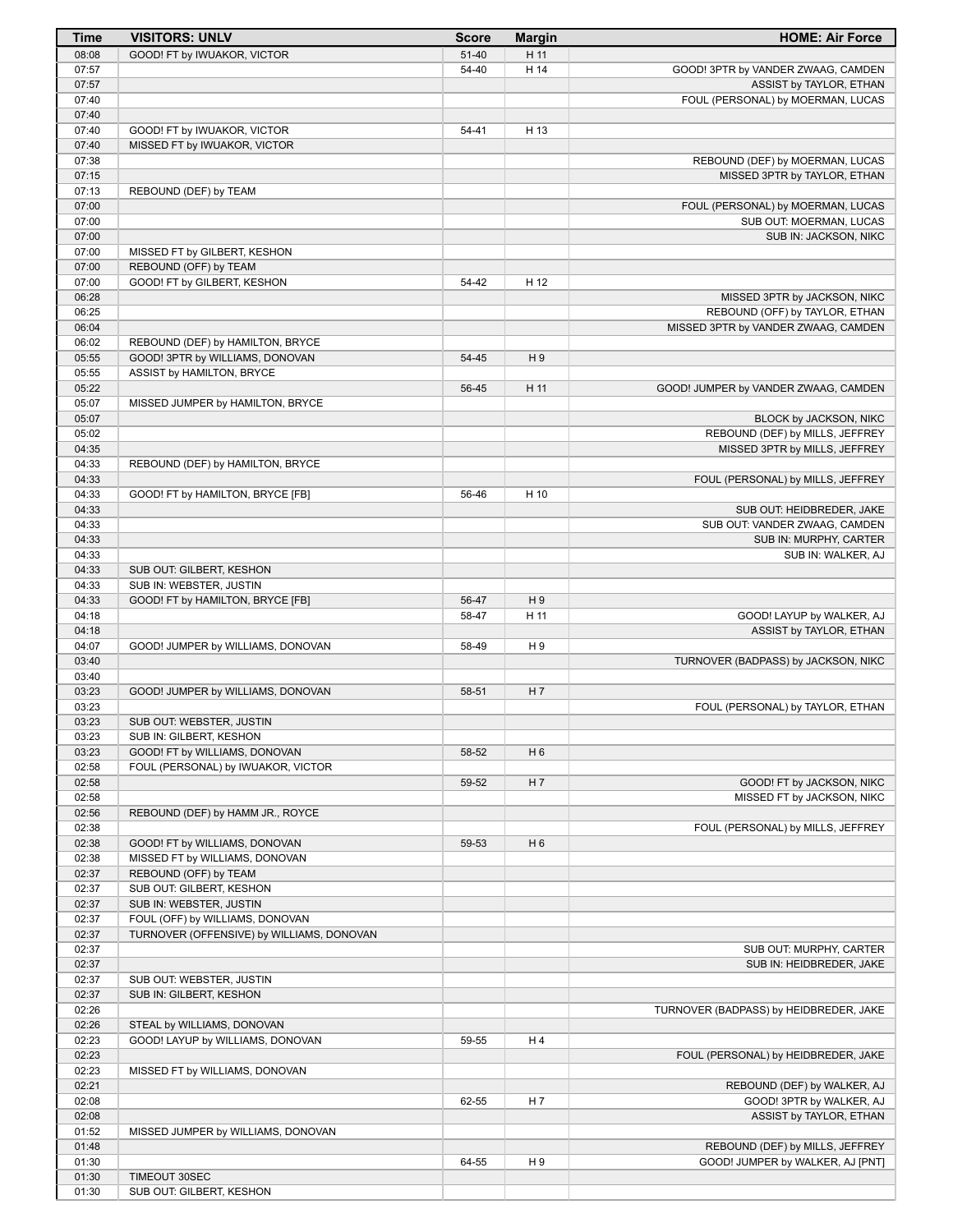| <b>Time</b> | <b>VISITORS: UNLV</b>              | <b>Score</b> | <b>Margin</b>  | <b>HOME: Air Force</b>         |
|-------------|------------------------------------|--------------|----------------|--------------------------------|
| 01:30       | SUB IN: WEBSTER, JUSTIN            |              |                |                                |
| 01:25       |                                    |              |                | FOUL (PERSONAL) by WALKER, AJ  |
| 01:25       | GOOD! FT by HAMILTON, BRYCE [FB]   | 64-56        | H8             |                                |
| 01:25       | SUB OUT: WEBSTER, JUSTIN           |              |                |                                |
| 01:25       | SUB IN: GILBERT, KESHON            |              |                |                                |
| 01:25       | GOOD! FT by HAMILTON, BRYCE [FB]   | 64-57        | H <sub>7</sub> |                                |
| 01:00       |                                    |              |                | MISSED JUMPER by WALKER, AJ    |
| 00:56       | REBOUND (DEF) by HAMM JR., ROYCE   |              |                |                                |
| 00:51       | GOOD! 3PTR by HAMILTON, BRYCE      | 64-60        | H <sub>4</sub> |                                |
| 00:40       | FOUL (PERSONAL) by IWUAKOR, VICTOR |              |                |                                |
| 00:40       |                                    | 65-60        | H <sub>5</sub> | GOOD! FT by MILLS, JEFFREY     |
| 00:40       |                                    |              |                | MISSED FT by MILLS, JEFFREY    |
| 00:39       |                                    |              |                | REBOUND (OFF) by TEAM          |
| 00:35       | FOUL (PERSONAL) by HAMILTON, BRYCE |              |                |                                |
| 00:35       |                                    | 66-60        | H <sub>6</sub> | GOOD! FT by WALKER, AJ         |
| 00:35       |                                    | 67-60        | H <sub>7</sub> | GOOD! FT by WALKER, AJ         |
| 00:25       | MISSED 3PTR by HAMILTON, BRYCE     |              |                |                                |
| 00:20       |                                    |              |                | REBOUND (DEF) by TAYLOR, ETHAN |
| 00:13       | FOUL (PERSONAL) by HAMILTON, BRYCE |              |                |                                |
| 00:13       |                                    | 68-60        | H <sub>8</sub> | GOOD! FT by TAYLOR, ETHAN      |
| 00:13       |                                    |              |                | MISSED FT by TAYLOR, ETHAN     |
| 00:11       | REBOUND (DEF) by HAMILTON, BRYCE   |              |                |                                |
| 00:06       | GOOD! LAYUP by HAMILTON, BRYCE     | 68-62        | H <sub>6</sub> |                                |
| 00:05       | FOUL (PERSONAL) by IWUAKOR, VICTOR |              |                |                                |
| 00:05       |                                    | 69-62        | H <sub>7</sub> | GOOD! FT by WALKER, AJ [FB]    |
| 00:04       |                                    |              |                | MISSED FT by WALKER, AJ        |
| 00:02       | REBOUND (DEF) by HAMM JR., ROYCE   |              |                |                                |

# **UNLV 62, Air Force 69**

| Points (This Period) | <b>NLV</b>     | AF             |
|----------------------|----------------|----------------|
| In the Paint         | 20             | 12             |
| Off Turns            |                |                |
| 2nd Chance           |                |                |
| Fast Break           |                |                |
| Bench                |                | 10             |
| Per Poss             | 1.088<br>18/34 | 1.125<br>17/32 |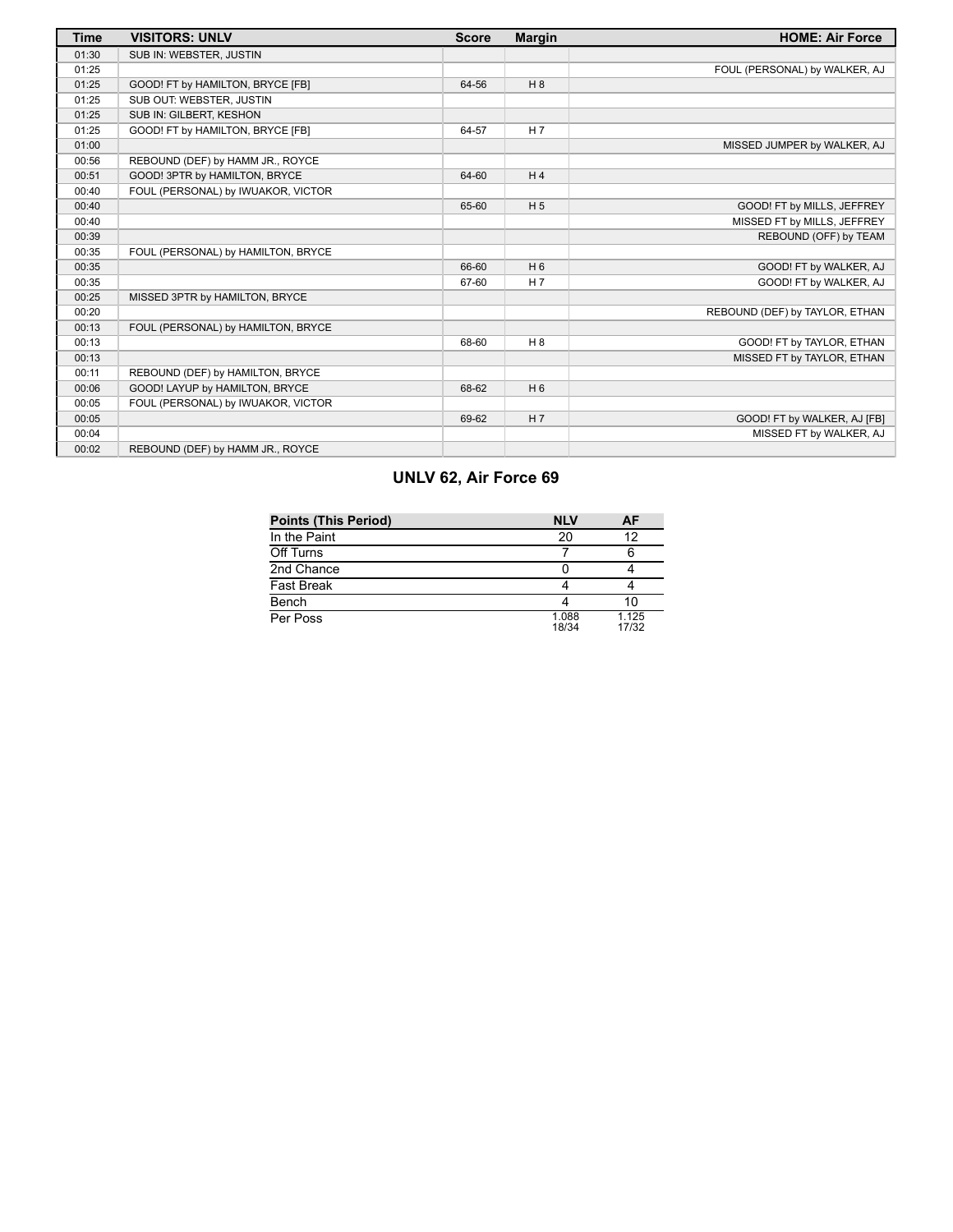#### **Official Scoring/Possession Reference Chart UNLV vs Air Force Period 1 January 20, 2022 at Clune Arena - U.S. Air Force Academy**



#### **Period 1**

#### **Starters:**

**UNLV**: 1 NUGA,MICHAEL (G); 3 WILLIAMS,DONOVAN (F); 5 MCCABE,JORDAN (G); 13 HAMILTON,BRYCE (G); 14 HAMM JR.,ROYCE (F);<br>**Air Force**: 0 OCTAVE,JOSEPH (G); 3 HEIDBREDER,JAKE (G); 5 TAYLOR,ETHAN (G); 10 WALKER,AJ (G); 35 MOERM

| <b>Time</b> | <b>VISITORS: UNLV</b>                 | <b>Score</b> | <b>Margin</b>  | <b>HOME: Air Force</b>                        |
|-------------|---------------------------------------|--------------|----------------|-----------------------------------------------|
| 19:10       | GOOD! LAYUP by HAMILTON, BRYCE        | $0 - 2$      | V <sub>2</sub> |                                               |
| 17:35       | GOOD! LAYUP by WILLIAMS, DONOVAN [FB] | $0 - 4$      | V <sub>4</sub> |                                               |
| 17:18       |                                       | $3 - 4$      | V <sub>1</sub> | GOOD! 3PTR by TAYLOR, ETHAN                   |
| 16:54       | GOOD! 3PTR by NUGA, MICHAEL           | $3 - 7$      | V <sub>4</sub> |                                               |
| 16:20       | GOOD! 3PTR by HAMILTON, BRYCE         | $3 - 10$     | V <sub>7</sub> |                                               |
| 15:39       | GOOD! FT by HAMILTON, BRYCE [FB]      | $3 - 11$     | V8             |                                               |
| 15:32       | GOOD! FT by HAMILTON, BRYCE [FB]      | $3 - 12$     | V <sub>9</sub> |                                               |
| 15:21       |                                       | $6 - 12$     | $V_6$          | GOOD! 3PTR by TAYLOR, ETHAN                   |
| 14:51       | GOOD! LAYUP by HAMILTON, BRYCE        | $6 - 14$     | V8             |                                               |
| 14:21       |                                       | $8 - 14$     | $V_6$          | GOOD! JUMPER by VANDER ZWAAG, CAMDEN<br>[PNT] |
| 14:02       | GOOD! LAYUP by WILLIAMS, DONOVAN      | $8 - 16$     | V8             |                                               |
| 13:03       |                                       | $9 - 16$     | V <sub>7</sub> | GOOD! FT by VANDER ZWAAG, CAMDEN              |
| 12:42       | GOOD! LAYUP by HAMM JR., ROYCE        | $9 - 18$     | V <sub>9</sub> |                                               |
| 11:09       |                                       | $11 - 18$    | V <sub>7</sub> | GOOD! LAYUP by TAYLOR, ETHAN                  |
| 10:43       |                                       | $13 - 18$    | V <sub>5</sub> | GOOD! LAYUP by HEIDBREDER, JAKE               |
| 10:15       | GOOD! LAYUP by HAMILTON, BRYCE        | 13-20        | V <sub>7</sub> |                                               |
| 09:58       |                                       | 15-20        | V <sub>5</sub> | GOOD! JUMPER by TAYLOR, ETHAN [PNT]           |
| 08:35       |                                       | 17-20        | $V_3$          | GOOD! LAYUP by JACKSON, NIKC                  |
| 07:44       | GOOD! FT by HAMILTON, BRYCE           | $17 - 21$    | V <sub>4</sub> |                                               |
| 05:41       |                                       | $20 - 21$    | V <sub>1</sub> | GOOD! 3PTR by MILLS, JEFFREY                  |
| 05:14       |                                       | 22-21        | H <sub>1</sub> | GOOD! LAYUP by MURPHY, CARTER [FB]            |
| 04:28       |                                       | 24-21        | H <sub>3</sub> | GOOD! LAYUP by MILLS, JEFFREY                 |
| 03:22       | GOOD! FT by HAMILTON, BRYCE           | 24-22        | H <sub>2</sub> |                                               |
| 03:22       | GOOD! FT by HAMILTON, BRYCE           | 24-23        | H 1            |                                               |
| 02:45       |                                       | 27-23        | H <sub>4</sub> | GOOD! 3PTR by MILLS, JEFFREY                  |
| 02:11       |                                       | 29-23        | H <sub>6</sub> | GOOD! LAYUP by MURPHY, CARTER                 |
| 01:18       |                                       | 32-23        | H 9            | GOOD! 3PTR by TAYLOR, ETHAN                   |
| 01:04       | GOOD! FT by WILLIAMS, DONOVAN         | 32-24        | H <sub>8</sub> |                                               |
| 01:04       | GOOD! FT by WILLIAMS, DONOVAN         | $32 - 25$    | H 7            |                                               |
| 00:52       |                                       | 33-25        | H <sub>8</sub> | GOOD! FT by MILLS, JEFFREY                    |

**UNLV 25, Air Force 33**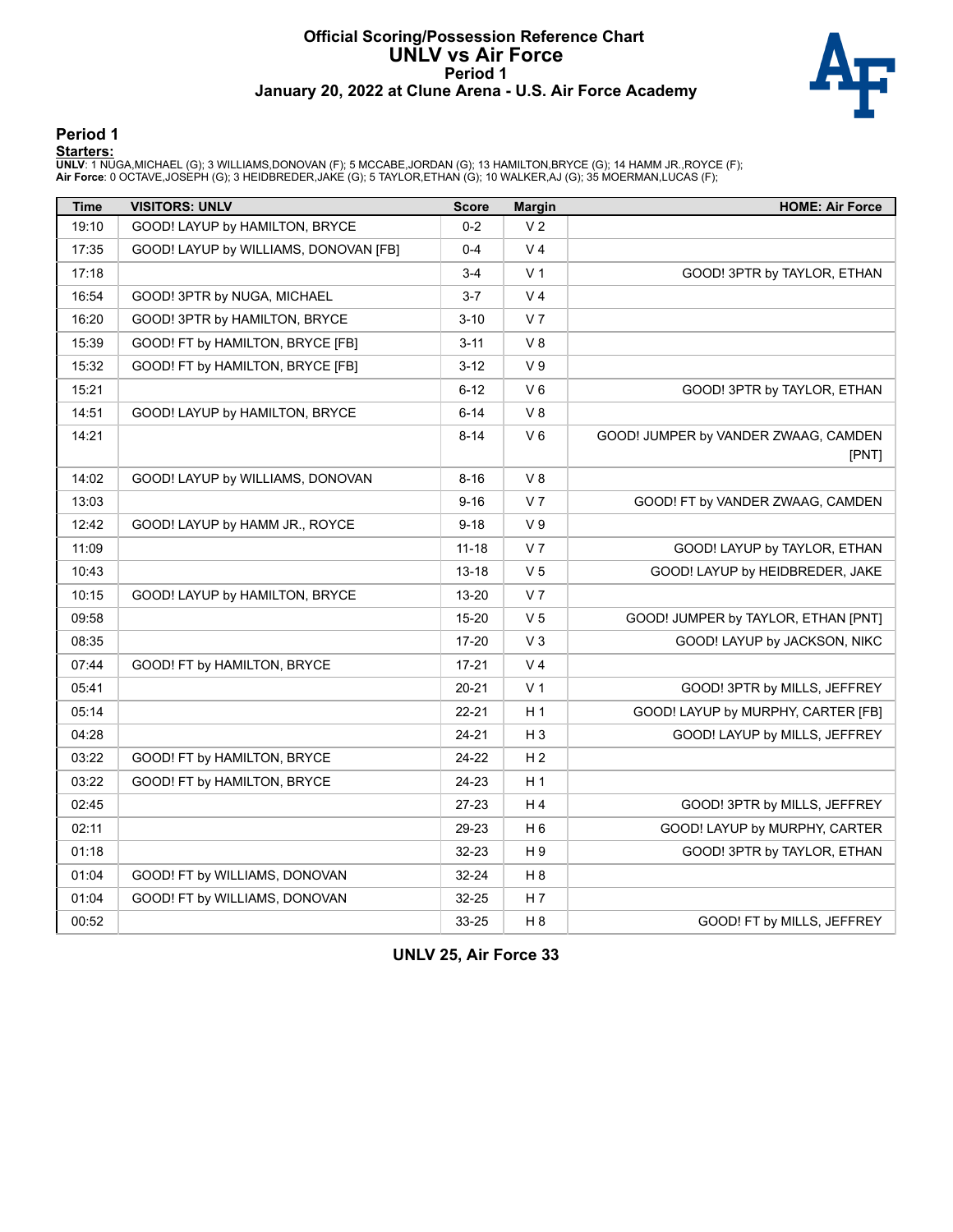#### **Official Scoring/Possession Reference Chart UNLV vs Air Force Period 2 January 20, 2022 at Clune Arena - U.S. Air Force Academy**



## **Period 2**

#### **Starters:**

**UNLV**: 1 NUGA,MICHAEL (G); 3 WILLIAMS,DONOVAN (F); 5 MCCABE,JORDAN (G); 13 HAMILTON,BRYCE (G); 14 HAMM JR.,ROYCE (F);<br>**Air Force**: 0 OCTAVE,JOSEPH (G); 3 HEIDBREDER,JAKE (G); 5 TAYLOR,ETHAN (G); 10 WALKER,AJ (G); 35 MOERM

| <b>Time</b> | <b>VISITORS: UNLV</b>             | <b>Score</b> | <b>Margin</b>  | <b>HOME: Air Force</b>               |
|-------------|-----------------------------------|--------------|----------------|--------------------------------------|
| 19:48       | GOOD! LAYUP by HAMM JR., ROYCE    | 33-27        | H <sub>6</sub> |                                      |
| 19:17       |                                   | 36-27        | H 9            | GOOD! 3PTR by MOERMAN, LUCAS         |
| 18:39       |                                   | 38-27        | H 11           | GOOD! LAYUP by WALKER, AJ            |
| 18:16       | GOOD! LAYUP by HAMILTON, BRYCE    | 38-29        | H 9            |                                      |
| 16:53       | GOOD! LAYUP by HAMILTON, BRYCE    | 38-31        | H 7            |                                      |
| 16:34       |                                   | 40-31        | H9             | GOOD! LAYUP by TAYLOR, ETHAN         |
| 15:05       |                                   | 41-31        | H 10           | GOOD! FT by WALKER, AJ               |
| 15:05       |                                   | 42-31        | H 11           | GOOD! FT by WALKER, AJ               |
| 14:36       | GOOD! DUNK by HAMILTON, BRYCE     | 42-33        | H9             |                                      |
| 13:24       |                                   | 43-33        | H 10           | GOOD! FT by MILLS, JEFFREY [FB]      |
| 12:34       |                                   | 44-33        | H 11           | GOOD! FT by HEIDBREDER, JAKE         |
| 12:34       |                                   | 45-33        | H 12           | GOOD! FT by HEIDBREDER, JAKE         |
| 12:13       | GOOD! DUNK by WILLIAMS, DONOVAN   | 45-35        | H 10           |                                      |
| 10:48       |                                   | 47-35        | H 12           | GOOD! LAYUP by HEIDBREDER, JAKE      |
| 10:00       |                                   | 49-35        | H 14           | GOOD! LAYUP by MILLS, JEFFREY [FB]   |
| 09:42       | GOOD! JUMPER by HAMILTON, BRYCE   | 49-37        | H 12           |                                      |
| 09:42       | GOOD! FT by HAMILTON, BRYCE       | 49-38        | H 11           |                                      |
| 08:29       |                                   | 50-38        | H 12           | GOOD! FT by MOERMAN, LUCAS           |
| 08:29       |                                   | 51-38        | H 13           | GOOD! FT by MOERMAN, LUCAS           |
| 08:08       | GOOD! FT by IWUAKOR, VICTOR       | 51-39        | H 12           |                                      |
| 08:08       | GOOD! FT by IWUAKOR, VICTOR       | 51-40        | H 11           |                                      |
| 07:57       |                                   | 54-40        | H 14           | GOOD! 3PTR by VANDER ZWAAG, CAMDEN   |
| 07:40       | GOOD! FT by IWUAKOR, VICTOR       | 54-41        | H 13           |                                      |
| 07:00       | GOOD! FT by GILBERT, KESHON       | 54-42        | H 12           |                                      |
| 05:55       | GOOD! 3PTR by WILLIAMS, DONOVAN   | 54-45        | H9             |                                      |
| 05:22       |                                   | 56-45        | H 11           | GOOD! JUMPER by VANDER ZWAAG, CAMDEN |
| 04:33       | GOOD! FT by HAMILTON, BRYCE [FB]  | 56-46        | H 10           |                                      |
| 04:33       | GOOD! FT by HAMILTON, BRYCE [FB]  | 56-47        | H 9            |                                      |
| 04:18       |                                   | 58-47        | H 11           | GOOD! LAYUP by WALKER, AJ            |
| 04:07       | GOOD! JUMPER by WILLIAMS, DONOVAN | 58-49        | H 9            |                                      |
| 03:23       | GOOD! JUMPER by WILLIAMS, DONOVAN | 58-51        | H 7            |                                      |
| 03:23       | GOOD! FT by WILLIAMS, DONOVAN     | 58-52        | H <sub>6</sub> |                                      |
| 02:58       |                                   | 59-52        | H 7            | GOOD! FT by JACKSON, NIKC            |
| 02:38       | GOOD! FT by WILLIAMS, DONOVAN     | 59-53        | H <sub>6</sub> |                                      |
| 02:23       | GOOD! LAYUP by WILLIAMS, DONOVAN  | 59-55        | H 4            |                                      |
| 02:08       |                                   | 62-55        | H 7            | GOOD! 3PTR by WALKER, AJ             |
| 01:30       |                                   | 64-55        | H 9            | GOOD! JUMPER by WALKER, AJ [PNT]     |
| 01:25       | GOOD! FT by HAMILTON, BRYCE [FB]  | 64-56        | H <sub>8</sub> |                                      |
| 01:25       | GOOD! FT by HAMILTON, BRYCE [FB]  | 64-57        | H 7            |                                      |
| 00:51       | GOOD! 3PTR by HAMILTON, BRYCE     | 64-60        | H 4            |                                      |
| 00:40       |                                   | 65-60        | H 5            | GOOD! FT by MILLS, JEFFREY           |
| 00:35       |                                   | 66-60        | H <sub>6</sub> | GOOD! FT by WALKER, AJ               |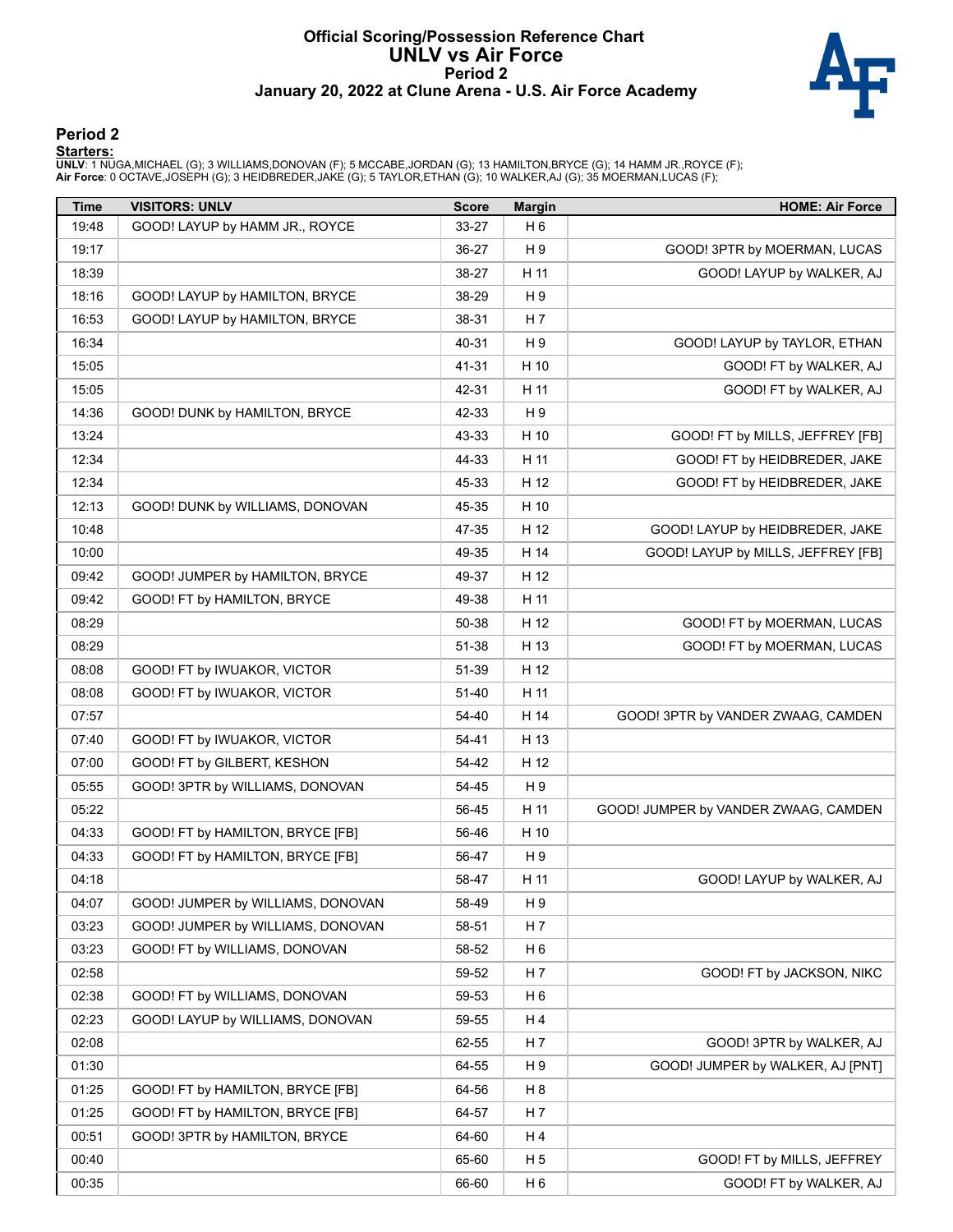| <b>Time</b> | <b>VISITORS: UNLV</b>          | <b>Score</b> | <b>Margin</b>  | <b>HOME: Air Force</b>      |
|-------------|--------------------------------|--------------|----------------|-----------------------------|
| 00:35       |                                | 67-60        | H <sub>7</sub> | GOOD! FT by WALKER, AJ      |
| 00:13       |                                | 68-60        | H 8            | GOOD! FT by TAYLOR, ETHAN   |
| 00:06       | GOOD! LAYUP by HAMILTON, BRYCE | 68-62        | H 6            |                             |
| 00:05       |                                | 69-62        | H <sub>7</sub> | GOOD! FT by WALKER, AJ [FB] |

# **UNLV 62, Air Force 69**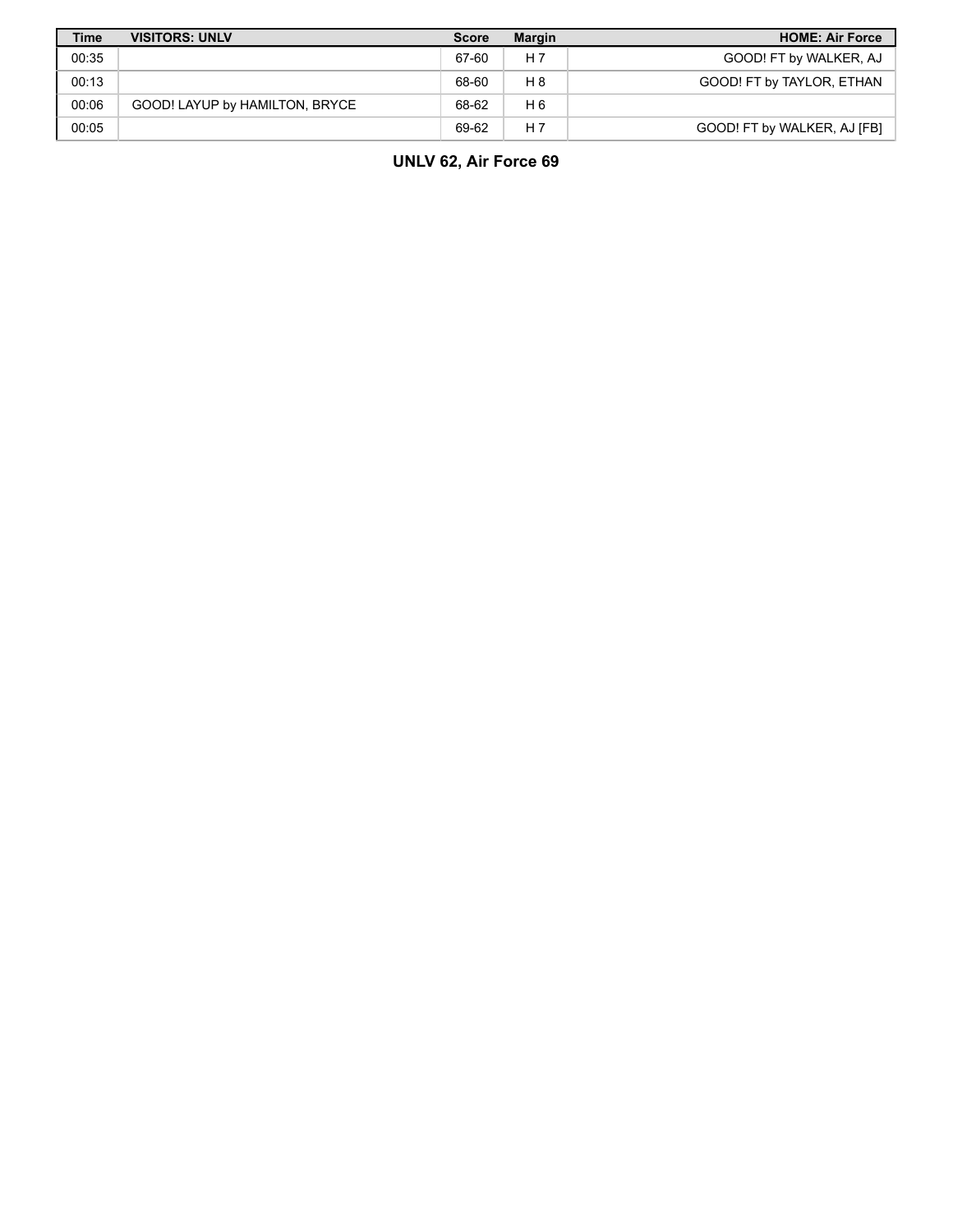

#### **Official Substitutions Log UNLV vs Air Force Period 1 January 20, 2022 at Clune Arena - U.S. Air Force Academy**

| <b>VISITORS: UNLV</b>                                    | Time  | <b>Score</b> | <b>HOME: Air Force</b>        |
|----------------------------------------------------------|-------|--------------|-------------------------------|
| 1 NUGA, MICHAEL                                          |       |              | 0 OCTAVE, JOSEPH              |
| 3 WILLIAMS, DONOVAN                                      |       |              | 3 HEIDBREDER, JAKE            |
| 5 MCCABE, JORDAN                                         |       |              | 5 TAYLOR, ETHAN               |
| 13 HAMILTON, BRYCE                                       |       |              | 10 WALKER, AJ                 |
| 14 HAMM JR., ROYCE                                       |       |              | 35 MOERMAN, LUCAS             |
|                                                          | 17:58 | $2 - 0$      | SUB OUT: MOERMAN, LUCAS       |
|                                                          | 17:58 |              | SUB IN: JACKSON, NIKC         |
| SUB OUT: 1 NUGA, MICHAEL                                 | 16:17 | $10-3$       |                               |
| SUB OUT: 14 HAMM JR., ROYCE                              | 16:17 |              |                               |
| SUB IN: 10 GILBERT, KESHON                               | 16:17 |              |                               |
| SUB IN: 12 MUOKA, DAVID                                  | 16:17 |              |                               |
| SUB OUT: 5 MCCABE, JORDAN                                | 15:32 | $12 - 3$     |                               |
| SUB IN: 2 WEBSTER, JUSTIN                                | 15:32 |              |                               |
|                                                          | 15:03 | $12-6$       | SUB OUT: OCTAVE, JOSEPH       |
|                                                          | 15:03 |              | SUB IN: VANDER ZWAAG, CAMDEN  |
| SUB OUT: 3 WILLIAMS, DONOVAN                             | 13:03 | $16-9$       |                               |
| SUB OUT: 12 MUOKA, DAVID                                 | 13:03 |              |                               |
| SUB OUT: 13 HAMILTON, BRYCE                              | 13:03 |              |                               |
| SUB IN: 1 NUGA, MICHAEL                                  | 13:03 |              |                               |
| SUB IN: 5 MCCABE, JORDAN                                 | 13:03 |              |                               |
| SUB IN: 14 HAMM JR., ROYCE                               | 13:03 |              |                               |
|                                                          | 11:02 | $18 - 11$    | SUB OUT: VANDER ZWAAG, CAMDEN |
|                                                          | 11:02 |              | SUB IN: MILLS, JEFFREY        |
| SUB OUT: 2 WEBSTER, JUSTIN                               | 11:02 |              |                               |
| SUB OUT: 10 GILBERT, KESHON                              | 11:02 |              |                               |
| SUB IN: 3 WILLIAMS, DONOVAN                              | 11:02 |              |                               |
| SUB IN: 13 HAMILTON, BRYCE                               | 11:02 |              |                               |
| SUB OUT: 5 MCCABE, JORDAN                                | 09:52 | $20 - 15$    |                               |
| SUB IN: 10 GILBERT, KESHON                               | 09:52 |              |                               |
| SUB OUT: 3 WILLIAMS, DONOVAN                             | 08:53 | $20 - 15$    |                               |
| SUB IN: 0 IWUAKOR, VICTOR                                | 08:53 |              |                               |
|                                                          | 08:53 |              | SUB OUT: HEIDBREDER, JAKE     |
|                                                          | 08:53 |              | SUB IN: MURPHY, CARTER        |
|                                                          | 08:06 | $20 - 17$    | SUB OUT: JACKSON, NIKC        |
|                                                          | 08:06 |              | SUB IN: MOERMAN, LUCAS        |
| SUB OUT: 1 NUGA, MICHAEL                                 | 06:51 | $21 - 17$    |                               |
| SUB IN: 2 WEBSTER, JUSTIN                                | 06:51 |              |                               |
|                                                          | 06:07 | $21 - 17$    | SUB OUT: MOERMAN, LUCAS       |
|                                                          | 06:07 |              | SUB IN: CORNER, RYAN          |
| SUB OUT: 14 HAMM JR., ROYCE                              | 05:57 | $21 - 17$    |                               |
| SUB IN: 12 MUOKA, DAVID                                  | 05:57 |              |                               |
|                                                          | 04:50 | $21 - 22$    | SUB OUT: WALKER, AJ           |
|                                                          | 04:50 |              | SUB IN: HEIDBREDER, JAKE      |
| SUB OUT: 0 IWUAKOR, VICTOR                               | 04:50 |              |                               |
| SUB OUT: 12 MUOKA, DAVID                                 | 04:50 |              |                               |
| SUB IN: 5 MCCABE, JORDAN                                 | 04:50 |              |                               |
| SUB IN: 14 HAMM JR., ROYCE                               | 04:50 |              |                               |
| SUB OUT: 2 WEBSTER, JUSTIN                               | 03:38 | $21 - 24$    |                               |
| SUB OUT: 10 GILBERT, KESHON                              | 03:38 |              |                               |
| SUB IN: 1 NUGA, MICHAEL                                  | 03:38 |              |                               |
| SUB IN: 3 WILLIAMS, DONOVAN                              | 03:38 |              |                               |
|                                                          | 01:18 | 23-32        | SUB OUT: TAYLOR, ETHAN        |
|                                                          | 01:18 |              | SUB IN: WALKER, AJ            |
| SUB OUT: 5 MCCABE, JORDAN                                | 01:18 |              |                               |
| SUB IN: 10 GILBERT, KESHON                               | 01:18 |              |                               |
| SUB OUT: 10 GILBERT, KESHON<br>SUB IN: 2 WEBSTER, JUSTIN | 01:04 | 24-32        |                               |
| SUB OUT: 3 WILLIAMS, DONOVAN                             | 01:04 |              |                               |
|                                                          | 01:04 |              |                               |
| SUB IN: 0 IWUAKOR, VICTOR                                | 01:04 |              |                               |

**UNLV 25, Air Force 33**